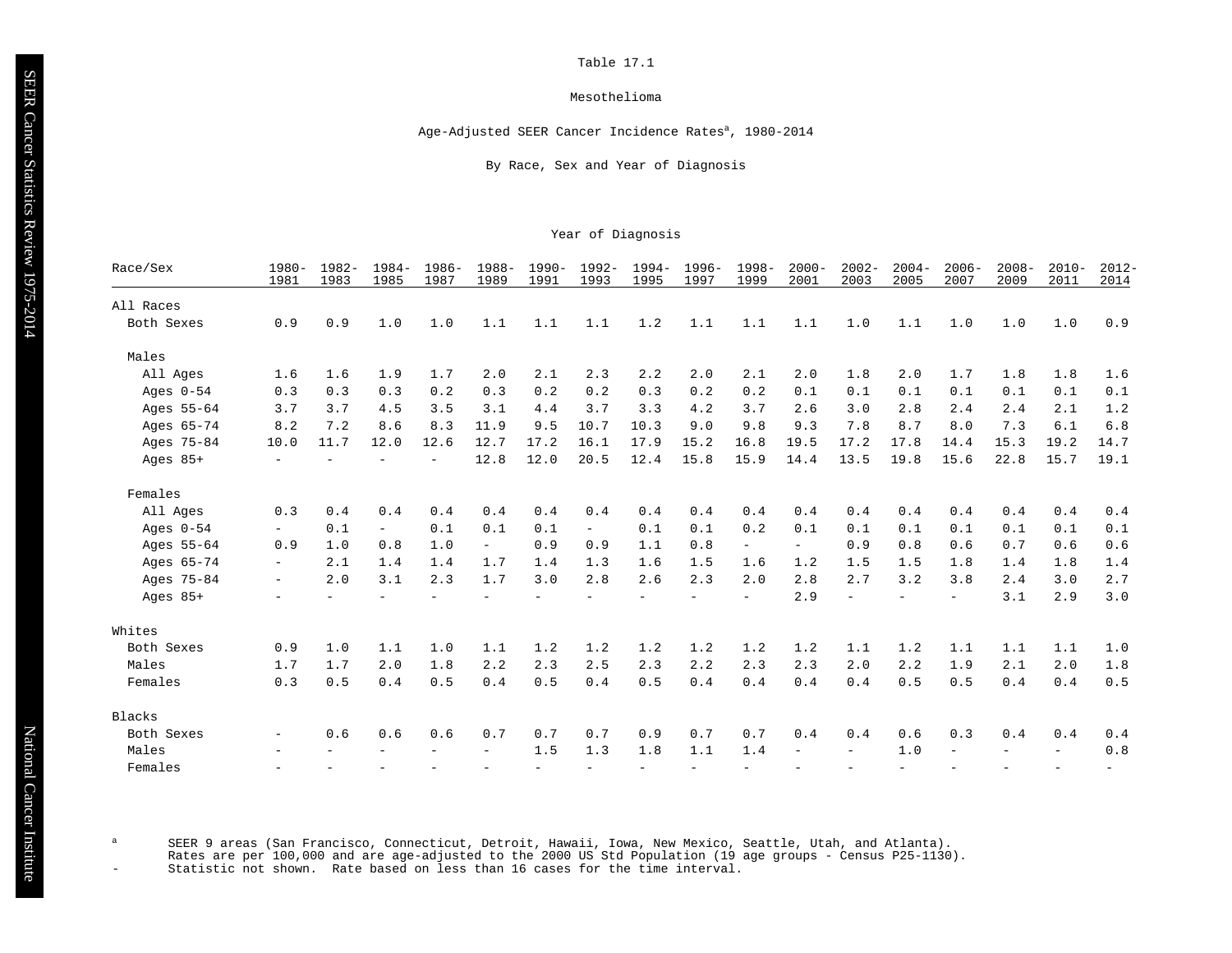#### Table 17.2 Mesothelioma

#### Age-adjusted SEER Incidence<sup>a</sup> Rates by Year, Race and Sex

|                    |       | All Races |         |       | Whites |         |                          | <b>Blacks</b>            |                          |
|--------------------|-------|-----------|---------|-------|--------|---------|--------------------------|--------------------------|--------------------------|
|                    | Total | Males     | Females | Total | Males  | Females | Total                    | Males                    | Females                  |
| Year of Diagnosis: |       |           |         |       |        |         |                          |                          |                          |
| 1975-2014          | 0.99  | 1.84      | 0.39    | 1.08  | 2.01   | 0.43    | 0.52                     | 0.95                     | 0.25                     |
| 1975               | 0.63  | 1.00      | 0.31    | 0.63  | 1.00   | 0.33    | $\overline{\phantom{a}}$ | $\equiv$                 | $\overline{a}$           |
| 1976               | 0.67  | 1.13      | 0.35    | 0.71  | 1.21   | 0.36    | $\equiv$                 | $\overline{a}$           | $\overline{a}$           |
| 1977               | 0.61  | 1.03      | 0.31    | 0.64  | 1.04   | 0.34    | $\equiv$                 | $\overline{\phantom{a}}$ | $\overline{\phantom{a}}$ |
| 1978               | 0.73  | 1.37      | 0.25    | 0.79  | 1.50   | 0.25    | $\equiv$                 | $\overline{a}$           | $\overline{a}$           |
| 1979               | 0.78  | 1.51      | 0.27    | 0.80  | 1.60   | 0.25    | $\overline{a}$           | $\overline{\phantom{a}}$ | $\overline{a}$           |
| 1980               | 0.98  | 1.83      | 0.35    | 1.05  | 1.97   | 0.39    |                          | $\overline{\phantom{a}}$ | $\overline{\phantom{a}}$ |
| 1981               | 0.75  | 1.42      | 0.27    | 0.80  | 1.50   | 0.29    | $\equiv$                 | $\equiv$                 | $\overline{a}$           |
| 1982               | 0.83  | 1.42      | 0.38    | 0.90  | 1.53   | 0.42    | $\overline{a}$           | $\overline{a}$           | $\equiv$                 |
| 1983               | 1.05  | 1.86      | 0.49    | 1.09  | 1.95   | 0.51    |                          | $\overline{a}$           | $\overline{a}$           |
| 1984               | 1.06  | 2.04      | 0.36    | 1.15  | 2.24   | 0.37    | $\overline{\phantom{a}}$ | $\frac{1}{2}$            | $\overline{a}$           |
| 1985               | 0.92  | 1.67      | 0.37    | 0.97  | 1.73   | 0.39    | $\overline{\phantom{a}}$ | $\overline{a}$           | $\equiv$                 |
| 1986               | 0.94  | 1.67      | 0.43    | 1.01  | 1.79   | 0.49    |                          | $\overline{\phantom{a}}$ | $\overline{a}$           |
| 1987               | 0.97  | 1.73      | 0.43    | 1.03  | 1.82   | 0.47    | $\overline{\phantom{a}}$ | $\overline{a}$           | $\overline{a}$           |
| 1988               | 0.98  | 1.85      | 0.39    | 1.05  | 1.98   | 0.41    | $\equiv$                 | $\overline{\phantom{0}}$ | $\overline{a}$           |
| 1989               | 1.13  | 2.21      | 0.37    | 1.20  | 2.36   | 0.39    |                          | $\overline{a}$           | $\overline{a}$           |
| 1990               | 1.15  | 2.14      | 0.46    | 1.24  | 2.31   | 0.50    | $\overline{\phantom{0}}$ | $\overline{a}$           | $\overline{a}$           |
| 1991               | 1.11  | 2.10      | 0.42    | 1.18  | 2.21   | 0.46    | $\equiv$                 | $\overline{\phantom{a}}$ | $\overline{\phantom{a}}$ |
| 1992               | 1.23  | 2.49      | 0.39    | 1.33  | 2.73   | 0.42    |                          | $\equiv$                 | $\equiv$                 |
| 1993               | 1.06  | 2.04      | 0.38    | 1.14  | 2.24   | 0.37    | $\overline{a}$           | $\overline{a}$           | $\equiv$                 |
| 1994               | 1.16  | 2.17      | 0.42    | 1.24  | 2.32   | 0.45    | 1.06                     | $\overline{\phantom{a}}$ | $\overline{\phantom{a}}$ |
| 1995               | 1.16  | 2.17      | 0.46    | 1.23  | 2.30   | 0.48    | $\overline{\phantom{0}}$ | $\equiv$                 | $\overline{a}$           |
| 1996               | 1.15  | 2.14      | 0.45    | 1.27  | 2.38   | 0.50    | $\overline{a}$           | $\overline{\phantom{a}}$ | $\overline{a}$           |
| 1997               | 1.01  | 1.92      | 0.37    | 1.06  | 2.06   | 0.35    | 0.92                     | $\overline{\phantom{a}}$ | $\overline{\phantom{a}}$ |
| 1998               | 1.08  | 2.06      | 0.40    | 1.16  | 2.19   | 0.46    | $\overline{a}$           | $\overline{a}$           | $\overline{a}$           |
| 1999               | 1.12  | 2.17      | 0.38    | 1.20  | 2.30   | 0.40    |                          | $\overline{\phantom{0}}$ | $\overline{a}$           |
| 2000               | 1.08  | 2.11      | 0.34    | 1.21  | 2.36   | 0.38    | $\overline{a}$           | $\equiv$                 | $\overline{a}$           |
| 2001               | 1.06  | 1.98      | 0.41    | 1.17  | 2.19   | 0.45    | $\overline{\phantom{0}}$ | $\overline{\phantom{a}}$ | $\overline{a}$           |
| 2002               | 1.03  | 1.95      | 0.38    | 1.16  | 2.18   | 0.43    |                          | $\overline{\phantom{a}}$ | $\overline{a}$           |
| 2003               | 0.96  | 1.74      | 0.40    | 1.05  | 1.90   | 0.44    |                          | $\overline{\phantom{0}}$ | $\overline{a}$           |
| 2004               | 1.11  | 2.05      | 0.45    | 1.22  | 2.26   | 0.49    | $\overline{a}$           | $\overline{a}$           | $\overline{a}$           |
| 2005               | 1.05  | 1.95      | 0.43    | 1.19  | 2.18   | 0.50    | $\overline{\phantom{a}}$ | $\overline{\phantom{a}}$ | $\overline{\phantom{a}}$ |
| 2006               | 0.97  | 1.65      | 0.46    | 1.07  | 1.83   | 0.48    | $\overline{a}$           | $\overline{a}$           | $\overline{a}$           |
| 2007               | 0.98  | 1.77      | 0.43    | 1.11  | 2.00   | 0.48    |                          | $\overline{\phantom{0}}$ | $\overline{a}$           |
| 2008               | 0.96  | 1.81      | 0.35    | 1.07  | 2.00   | 0.38    |                          | $\overline{\phantom{a}}$ | $\overline{\phantom{0}}$ |
| 2009               | 0.99  | 1.83      | 0.39    | 1.16  | 2.12   | 0.46    |                          | $\equiv$                 | $\overline{a}$           |
| 2010               | 1.00  | 1.83      | 0.41    | 1.11  | 2.06   | 0.42    |                          | $\overline{a}$           | $\overline{a}$           |
| 2011               | 0.96  | 1.72      | 0.40    | 1.10  | 1.91   | 0.47    |                          | $\equiv$                 |                          |
| 2012               | 0.94  | 1.67      | 0.40    | 1.10  | 1.90   | 0.51    |                          | $\equiv$                 | $\overline{a}$           |
| 2013               | 0.83  | 1.48      | 0.35    | 0.94  | 1.65   | 0.42    |                          |                          | $\overline{a}$           |
| 2014               | 0.92  | 1.59      | 0.42    | 1.01  | 1.72   | 0.48    |                          |                          | $\overline{a}$           |

SEER 9 areas (San Francisco, Connecticut, Detroit, Hawaii, Iowa, New Mexico, Seattle, Utah, and Atlanta).<br>Rates are per 100,000 and are age-adjusted to the 2000 US Std Population (19 age groups - Census P25-1130).<br>- Statis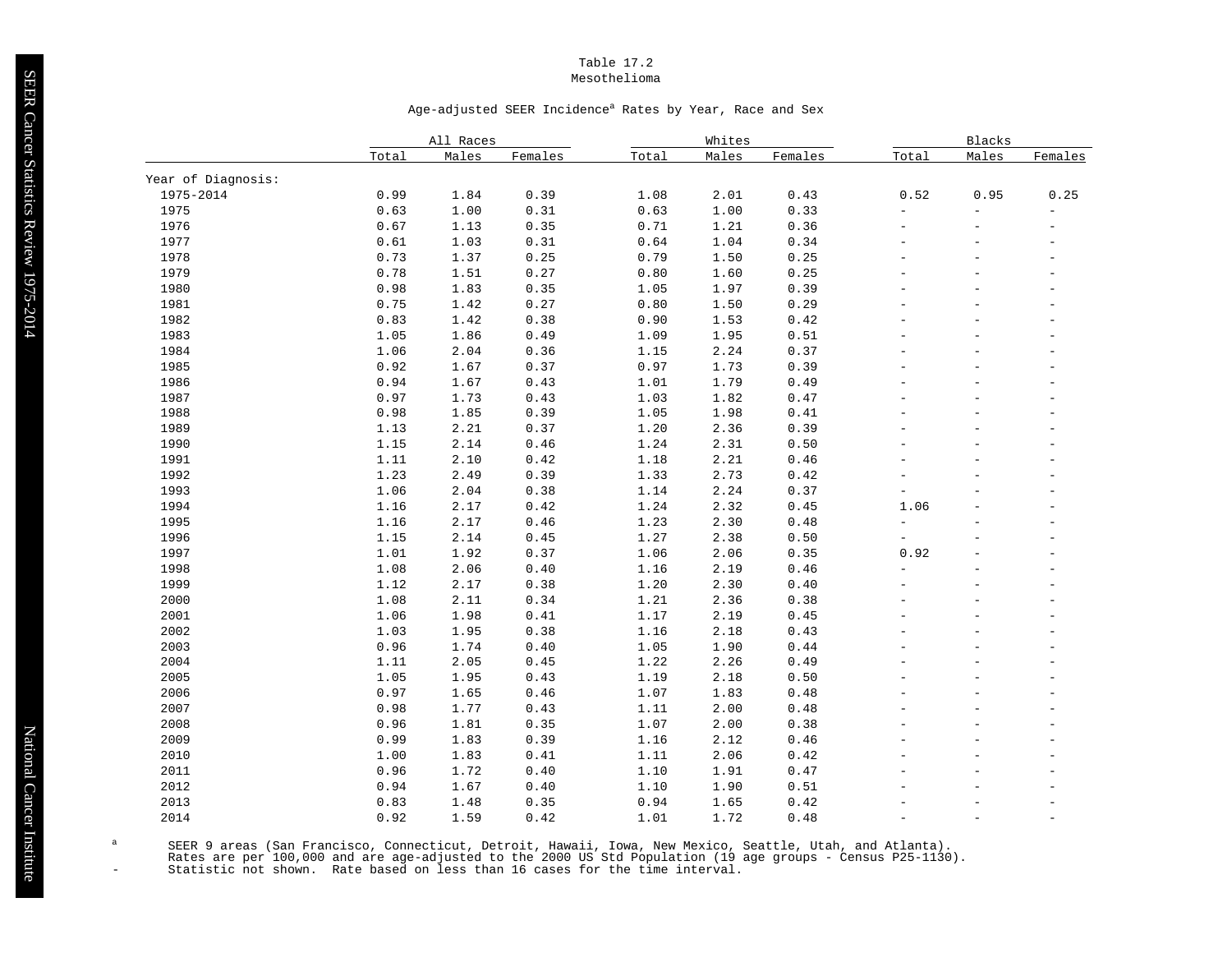#### Table 17.3 Mesothelioma

#### SEER Incidence<sup>a</sup> Rates, Age-Adjusted and Age-Specific Rates, by Race and Sex

|                                       |                          | All Races                |                          |                          | Whites                   |                          |                          | Blacks                   |                          |
|---------------------------------------|--------------------------|--------------------------|--------------------------|--------------------------|--------------------------|--------------------------|--------------------------|--------------------------|--------------------------|
|                                       | Total                    | Males                    | Females                  | Total                    | Males                    | Females                  | Total                    | Males                    | Females                  |
|                                       |                          |                          |                          |                          |                          |                          |                          |                          |                          |
| SEER Incidence                        |                          |                          |                          |                          |                          |                          |                          |                          |                          |
| Age at Diagnosis                      |                          |                          |                          |                          |                          |                          |                          |                          |                          |
| Age-Adjusted Rates, 2010-2014         |                          |                          |                          |                          |                          |                          |                          |                          |                          |
| All ages                              | 0.9                      | 1.7                      | 0.4                      | 1.0                      | 1.9                      | 0.4                      | 0.5                      | 1.0                      | 0.3                      |
| Under 65                              | 0.2                      | 0.3                      | 0.1                      | 0.2                      | 0.3                      | 0.2                      | 0.2                      | 0.2                      | 0.1                      |
| 65 and over                           | 6.0                      | 11.3                     | 2.1                      | 6.7                      | 12.6                     | 2.4                      | 3.1                      | 6.3                      | 1.2                      |
| All ages (WHO world std) <sup>b</sup> | 0.6                      | 1.0                      | 0.3                      | 0.7                      | 1.2                      | 0.3                      | 0.4                      | 0.6                      | 0.2                      |
| Age-Specific Rates, 2010-2014         |                          |                          |                          |                          |                          |                          |                          |                          |                          |
| <1                                    | $\equiv$                 | $\equiv$                 | $\overline{a}$           | $\overline{a}$           |                          | $\overline{\phantom{0}}$ |                          | $\overline{\phantom{m}}$ |                          |
| $1 - 4$                               |                          | $\equiv$                 | $\overline{\phantom{0}}$ |                          |                          |                          |                          |                          | -                        |
| $5 - 9$                               |                          | $\equiv$                 |                          |                          |                          |                          |                          |                          | -                        |
| $10 - 14$                             |                          | $\overline{a}$           |                          |                          | $\overline{\phantom{m}}$ |                          |                          |                          | -                        |
| $15 - 19$                             |                          | $\overline{\phantom{a}}$ | $\overline{\phantom{0}}$ | $\overline{a}$           | $\overline{\phantom{a}}$ | $\overline{\phantom{0}}$ | $\overline{\phantom{0}}$ |                          | -                        |
| $20 - 24$                             | $\overline{\phantom{0}}$ | $\overline{\phantom{0}}$ | $\overline{\phantom{0}}$ | $\overline{a}$           | $\overline{\phantom{m}}$ | $\overline{\phantom{0}}$ | $\overline{\phantom{0}}$ | $\overline{\phantom{m}}$ | $\qquad \qquad -$        |
| $25 - 29$                             | $\overline{\phantom{a}}$ | $\overline{\phantom{0}}$ | $\overline{\phantom{0}}$ | $\overline{\phantom{a}}$ | $\overline{\phantom{a}}$ | $\overline{\phantom{a}}$ |                          | $\equiv$                 | -                        |
| $30 - 34$                             | 0.1                      | $\overline{\phantom{a}}$ | $\qquad \qquad -$        | 0.1                      | $\overline{\phantom{m}}$ | $\overline{\phantom{a}}$ |                          |                          | -                        |
| $35 - 39$                             | 0.1                      | $\overline{\phantom{a}}$ | $\qquad \qquad -$        | 0.1                      | $\overline{\phantom{0}}$ | $\overline{\phantom{a}}$ | $\overline{\phantom{0}}$ | $\overline{\phantom{m}}$ | -                        |
| $40 - 44$                             | 0.1                      | 0.1                      | 0.1                      | 0.1                      | 0.2                      | $\overline{\phantom{0}}$ | $\overline{\phantom{0}}$ | $\overline{\phantom{m}}$ | -                        |
| $45 - 49$                             | 0.3                      | 0.3                      | 0.2                      | 0.3                      | 0.3                      | 0.3                      | $\overline{\phantom{0}}$ | $\overline{\phantom{a}}$ | $\overline{\phantom{a}}$ |
| $50 - 54$                             | 0.5                      | 0.6                      | 0.4                      | 0.5                      | 0.7                      | 0.4                      | 0.5                      | $\overline{\phantom{a}}$ | $\overline{\phantom{m}}$ |
| $55 - 59$                             | 0.9                      | 1.1                      | 0.6                      | 0.9                      | 1.1                      | 0.7                      | 0.6                      | $\overline{\phantom{a}}$ | $\overline{\phantom{a}}$ |
| $60 - 64$                             | 1.6                      | 2.4                      | $0.8$                    | 1.8                      | 2.8                      | 0.9                      | 1.2                      | 1.7                      | $\overline{\phantom{0}}$ |
| $65 - 69$                             | 2.9                      | 5.1                      | 1.0                      | 3.3                      | 5.6                      | 1.2                      | 1.9                      | 3.3                      | $\overline{\phantom{a}}$ |
| $70 - 74$                             | 5.0                      | 8.5                      | 2.0                      | 5.6                      | 9.6                      | 2.2                      | 2.7                      | 4.9                      | $\overline{\phantom{0}}$ |
| $75 - 79$                             | 7.6                      | 13.8                     | 2.8                      | 8.6                      | 15.5                     | 3.1                      | 3.7                      | $6.6$                    | $\overline{\phantom{0}}$ |
| $80 - 84$                             | 8.9                      | 17.7                     | 2.9                      | 10.0                     | 19.8                     | 3.2                      | 3.6                      | $\overline{\phantom{a}}$ | $\qquad \qquad -$        |
| $85+$                                 | 8.5                      | 19.1                     | 3.0                      | 9.2                      | 20.7                     | 3.3                      | 4.9                      | 14.7                     | $\overline{\phantom{m}}$ |

a SEER 18 areas. Rates are per 100,000 and are age-adjusted to the 2000 US Std Population (19 age groups - Census P25-1130),<br>unless noted.

b Rates are per 100,000 and are age-adjusted to the world (WHO 2000-2025) standard million.<br>- Statistic not shown. Rate based on less than 16 cases for the time interval.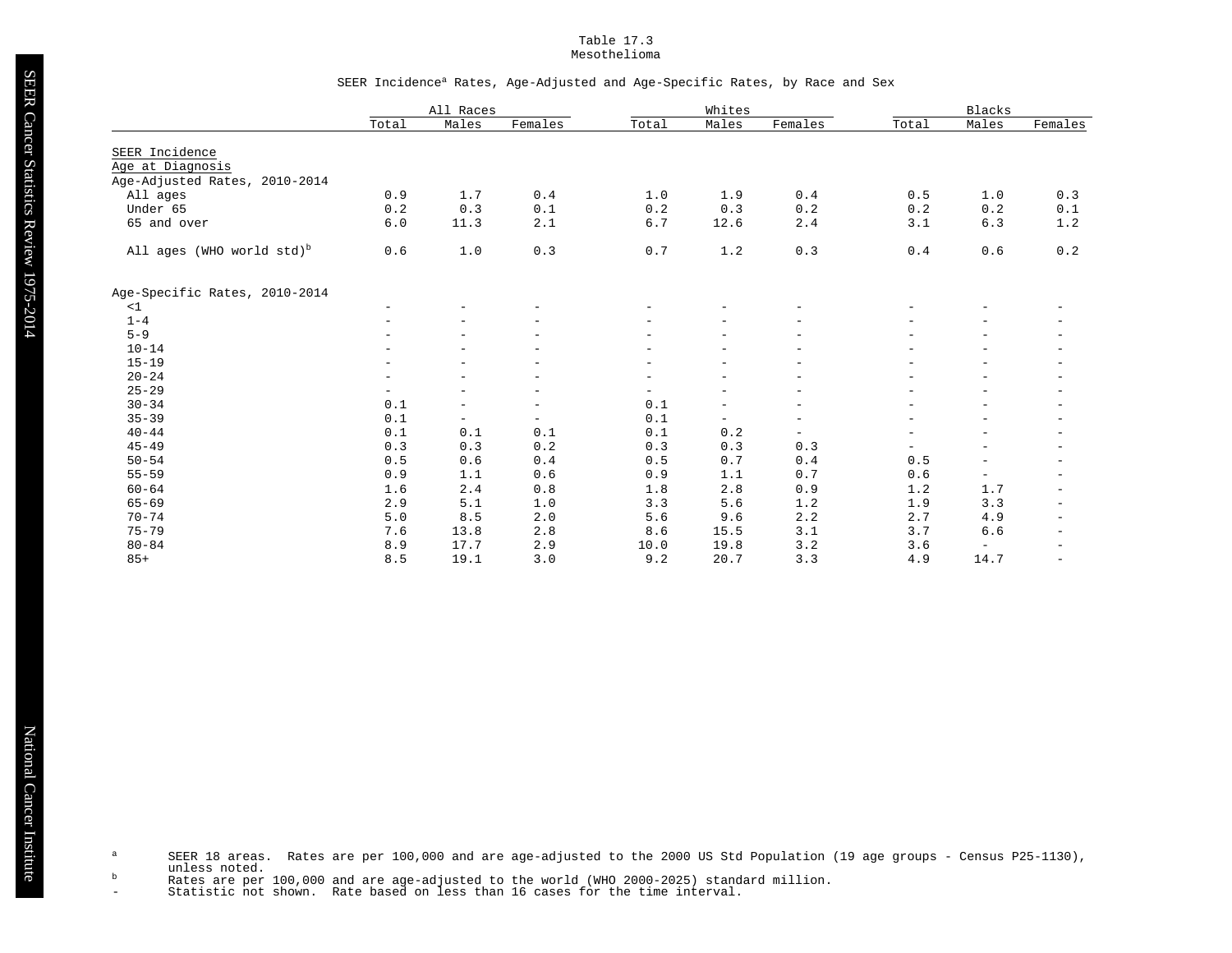#### Table 17.4 Mesothelioma

#### 5-Year Relative and Period Survival (Percent) by Race, Sex, Diagnosis Year, Stage and Age

|                                                            |         | All Races                |                   |                          | Whites            |                          |                          | Blacks                   |                          |
|------------------------------------------------------------|---------|--------------------------|-------------------|--------------------------|-------------------|--------------------------|--------------------------|--------------------------|--------------------------|
|                                                            | Total   | Males                    | Females           | Total                    | Males             | Females                  | Total                    | Males                    | Females                  |
| 5-Year Relative Survival (Percent)                         |         |                          |                   |                          |                   |                          |                          |                          |                          |
| Year of Diagnosis:                                         |         |                          |                   |                          |                   |                          |                          |                          |                          |
| $1960 - 1963^a$                                            |         | $\overline{\phantom{0}}$ | $\qquad \qquad -$ | $\overline{\phantom{0}}$ |                   | $\overline{\phantom{a}}$ | $\qquad \qquad -$        |                          |                          |
| $1970 - 1973^a$                                            |         | $\overline{\phantom{0}}$ |                   |                          |                   |                          |                          |                          |                          |
| $1975 - 1977$ <sup>b</sup>                                 | 9.7     | 3.0                      | 26.7              | 10.4                     | 3.3               | $27.4^{\text{f}}$        |                          |                          |                          |
| 1978-1980 <sup>b</sup>                                     | $6.0$   | 5.5                      | 8.1               | 5.9                      | 5.2               | 8.7                      |                          | Ξ.                       |                          |
| $1981 - 1983^b$                                            | 7.7     | 5.3                      | 15.1              | 8.1                      | 5.4               | 16.2                     |                          |                          |                          |
| 1984-1986 <sup>b</sup>                                     | 6.6     | 4.3                      | 13.9              | 6.1                      | 3.7               | 14.1                     | $\sim$                   | $-$                      | $\qquad \qquad -$        |
| $1987 - 1989^b$                                            | $6.2$   | 4.6                      | 12.2              | 6.3                      | 4.8               | 12.1                     | 4.8                      | Ξ.                       |                          |
| $1990 - 1992^b$                                            | $7\,.7$ | 4.2                      | 20.6              | 7.4                      | 4.1               | 20.1                     | $10.2^{\text{f}}$        | $8.5^{\text{f}}$         |                          |
| $1993 - 1995^b$                                            | 6.5     | 3.2                      | 18.7              | 5.9                      | 2.8               | 18.0                     | 9.0                      | 8.0 <sup>f</sup>         |                          |
| $1996 - 1998$ <sup>b</sup>                                 | 9.8     | 8.2                      | 15.2              | 9.8                      | 8.0               | 16.2                     | $11.4^f$                 | $\overline{\phantom{0}}$ | $\overline{\phantom{m}}$ |
| $1999 - 2001^b$                                            | 7.6     | 5.3                      | 15.9              | 6.7                      | 5.0               | 13.1                     | $\overline{\phantom{0}}$ | $\overline{\phantom{0}}$ |                          |
| $2002 - 2006^{\rm b}$                                      | 8.4     | 5.7                      | 16.4              | 8.4                      | 5.5               | 17.5                     | 5.9                      | 5.6 <sup>f</sup>         |                          |
| $2007 - 2013^b$                                            | 9.1     | 6.8 <sup>e</sup>         | 16.6              | 9.0                      | 6.7 <sup>e</sup>  | 16.5                     | 10.7                     | 3.8                      |                          |
| 5-Year Period Survival (Percent) <sup>cd</sup>             |         |                          |                   |                          |                   |                          |                          |                          |                          |
| 2013                                                       | 8.7     | 6.8                      | 14.4              | 8.7                      | 7.0               | 13.6                     | 10.0                     | 3.6                      | 30.1                     |
|                                                            |         |                          |                   |                          |                   |                          |                          |                          |                          |
| 5-Year Relative Survival (Percent), 2007-2013 <sup>c</sup> |         |                          |                   |                          |                   |                          |                          |                          |                          |
| Age at Diagnosis:                                          |         |                          |                   |                          |                   |                          |                          |                          |                          |
| Ages $<$ 45                                                | 44.6    | 34.8 <sup>f</sup>        | $54.1^{\text{f}}$ | $42.6^{\text{f}}$        | $35.1^{\text{f}}$ | 51.9 <sup>f</sup>        |                          | $\qquad \qquad -$        |                          |
| Ages 45-54                                                 | 21.0    | 17.3                     | 27.5              | 21.5                     | 18.4              | $27.2^{\text{f}}$        | $20.1^{\text{f}}$        | $\overline{\phantom{0}}$ |                          |
| Ages 55-64                                                 | 12.3    | 10.4                     | 17.6              | 12.5                     | 10.2              | 19.0                     | $8.2^f$                  | 9.8 <sup>f</sup>         |                          |
| Ages 65-74                                                 | 8.1     | 6.6                      | 13.0              | 8.2                      | 6.9               | 12.2                     | 9.6                      | $5.8$                    | $\overline{\phantom{m}}$ |
| Ages $75+$                                                 | 3.5     | 2.9                      | 5.2               | 3.3                      | 2.6               | 5.6                      | 5.5                      | 5.8                      | $\overline{\phantom{m}}$ |
| Ages $< 65$                                                | 17.7    | 13.6                     | 26.5              | 17.5                     | 13.7              | 26.1                     | 20.6                     | 12.9 <sup>f</sup>        | 32.6 <sup>f</sup>        |
| Ages $65+$                                                 | 5.4     | 4.5                      | 8.3               | 5.3                      | 4.4               | 8.2                      | 7.5                      | 5.7                      | $13.3^f$                 |

- a<br>Based on End Results data from a series of hospital registries and one population-based registry. <sup>b</sup> SEER 9 areas (San Francisco, Connecticut, Detroit, Hawaii, Iowa, New Mexico, Seattle, Utah, Atlanta).
	- Based on follow-up of patients into 2014.
- <sup>c</sup> SEER 18 areas (San Francisco, Connecticut, Detroit, Hawaii, Iowa, New Mexico, Seattle, Utah, Atlanta, San Jose-Monterey, Los Angeles, Alaska Native Registry, Rural Georgia, California excluding SF/SJM/LA, Kentucky, Louisiana, New Jersey and Georgia excluding ATL/RG).
	- Based on follow-up of patients into 2014.
- <sup>d</sup> Period survival provides a 2013 estimate of survival by piecing together the most recent conditional survival estimates from several cohorts. It is computed here using three year calendar blocks (2010-2012: 0-1 year survival), (2009-2011: 1-2 year survival), (2008-2010: 2-3 year survival), (2007-2009: 3-4 year survival), (2006-2008: 4-5 years survival).
- e The difference between 1975-1977 and 2007-2013 is statistically significant (p<.05).<br>The standard exports between 5 and 10 percentage points
- $\frac{f}{g}$  The standard error is between 5 and 10 percentage points.
	- The standard error is greater than 10 percentage points.
- Statistic could not be calculated due to fewer than 25 cases during the time period.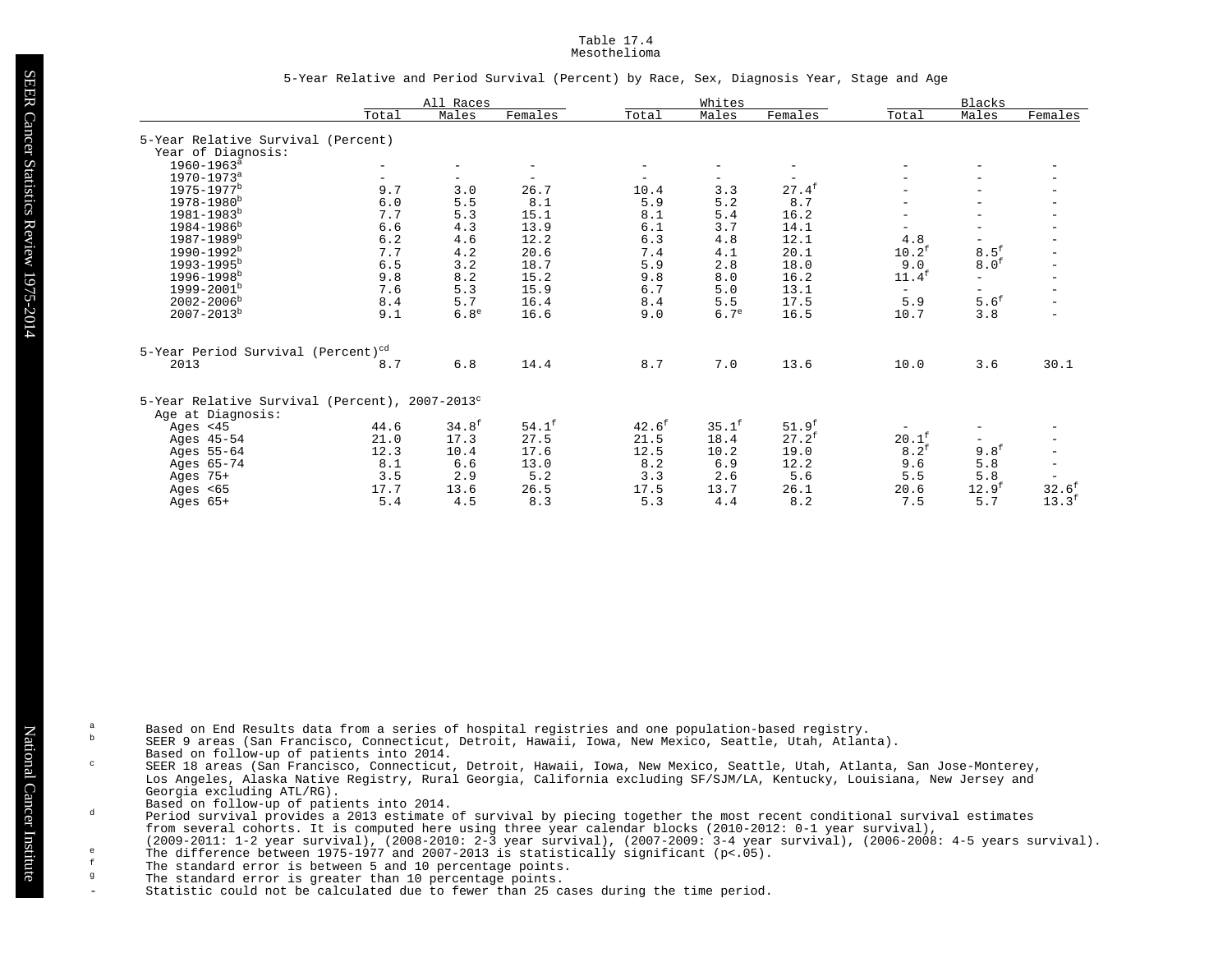Table 17.5 Mesothelioma

#### SEER<sup>a</sup> Relative Survival (Percent) By Year of Diagnosis

All Races, Males and Females

Year of Diagnosis

| 1975- | $1980 -$ | $1985 -$ | 1990- |      |      |     |      |      |      |      |      |      |      |      |      |      |      |      |      |     |      |      |
|-------|----------|----------|-------|------|------|-----|------|------|------|------|------|------|------|------|------|------|------|------|------|-----|------|------|
| 1979  |          | `989     | 994 ' | 1995 | '996 | 997 | '998 | 1999 | 2000 | 2001 | 2002 | 2003 | 2004 | 2005 | 2006 | 2007 | 2008 | 2009 | 2010 | 201 | 2012 | 2013 |

Survival Time

SEER Cancer Statistics Review 1975-2014

SEER Cancer Statistics Review 1975-2014

| 1-year     | 34.8 | 37.7 |      |      |           |      |     |               |                          |     |          |     |      |     | 35.7 35.9 35.8 41.9 35.3 37.4 31.7 40.5 40.4 31.7 46.6 39.5 40.6 44.5 42.3 45.0 45.4 33.5 47.3 40.1 41.4 |                  |      |      |           |     |           |  |
|------------|------|------|------|------|-----------|------|-----|---------------|--------------------------|-----|----------|-----|------|-----|----------------------------------------------------------------------------------------------------------|------------------|------|------|-----------|-----|-----------|--|
| 2-year     |      |      |      |      |           |      |     |               |                          |     |          |     |      |     | 15.9 18.7 16.5 15.7 13.8 25.1 16.9 21.2 18.6 14.6 24.0 15.6 22.3 16.6 19.7 28.4 18.7 20.7                |                  |      |      | 26.1 16.5 |     | 26.1 25.1 |  |
| 3-year     | 10.8 | 11.7 | 10.8 | 10.9 | 11.8 17.5 |      |     |               | 10.3 14.7 12.8 10.5 13.8 |     |          | 6.9 |      |     | 16.8 10.4 12.7 19.6                                                                                      |                  | 11.5 | 14.5 | 16.3      | 8.5 | 17.1      |  |
| 4-year     | 9.2  | 8.4  | 8.0  | 8.2  | 8.9       | 11.4 |     | 7.8 12.6 10.5 |                          |     | 7.0 11.4 | 4.7 | 13.5 | 8.5 | 10.3                                                                                                     | 14.8             | 7.1  | 12.0 | 14.3      | 6.0 |           |  |
| 5-year     | 7.9  | 7.0  | 6.6  | 7.1  | 7.1       | 10.2 |     | $5.7$ 12.6    | 8.2                      | 3.1 | 10.9     | 4.2 | 9.0  | 6.0 | 9.3                                                                                                      | 12.6             | 4.8  |      | 9.9 12.8  |     |           |  |
| 6-year     | 6.7  | 5.7  | 5.2  | 6.0  | 6.1       | 10.0 |     | 4.6 11.3      | 7.8                      | 1.3 | 9.9      | 3.7 | 8.0  | 6.0 |                                                                                                          | $9.3$ 11.3       | 4.3  | 7.9  |           |     |           |  |
| 7-year     | 6.0  | 5.1  | 4.5  | 5.6  | 5.1       | 8.6  |     | $3.0$ 10.6    | 7.4                      | 1.3 | 7.7      | 3.2 | 6.9  | 4.4 |                                                                                                          | $9.1 \quad 10.3$ | 3.6  |      |           |     |           |  |
| 8-year     | 5.6  | 4.8  | 4.0  | 5.0  | 5.1       | 6.5  | 3.0 | 8.5           | 7.4                      | 0.7 | 7.7      | 3.2 | 5.7  | 3.8 |                                                                                                          | $8.3$ $9.2$      |      |      |           |     |           |  |
| 9-year     | 5.3  | 4.6  | 3.8  | 4.7  | 3.0       | 4.9  | 2.5 | 8.5           | 6.0                      | 0.7 | 7.7      | 3.2 | 5.7  | 3.2 | 8.3                                                                                                      |                  |      |      |           |     |           |  |
| 10-year    | 5.2  | 4.3  | 3.4  | 4.3  | 3.0       | 4.4  | 2.5 | 7.7           | 6.0                      | 0.7 | 6.8      | 3.0 | 4.0  | 3.2 |                                                                                                          |                  |      |      |           |     |           |  |
| $11$ -year | 5.0  | 4.3  | 3.4  | 4.1  | 3.0       | 4.0  | 1.9 | 7.4           | 5.6                      | 0.7 | 5.0      | 3.0 | 4.0  |     |                                                                                                          |                  |      |      |           |     |           |  |
| 12-year    | 4.9  | 4.1  | 3.4  | 3.8  | 2.5       | 3.5  | 1.9 | 5.6           | 5.6                      | 0.7 | 5.0      | 2.4 |      |     |                                                                                                          |                  |      |      |           |     |           |  |
| 13-year    | 4.7  | 4.0  | 3.3  | 3.6  | 2.5       | 3.0  | 1.9 | 5.6           | 5.6                      | 0.7 | 5.0      |     |      |     |                                                                                                          |                  |      |      |           |     |           |  |
| 14-year    | 4.7  | 4.0  | 3.3  | 3.6  | 2.5       | 3.0  | 1.9 | 5.6           | 5.1                      | 0.7 |          |     |      |     |                                                                                                          |                  |      |      |           |     |           |  |
| 15-year    | 4.3  | 3.5  | 3.2  | 3.6  | 2.5       | 3.0  | 1.9 | 5.6           | 5.1                      |     |          |     |      |     |                                                                                                          |                  |      |      |           |     |           |  |
| 16-year    | 4.1  | 3.5  | 3.2  | 3.6  | 2.5       | 3.0  | 1.9 | 5.6           |                          |     |          |     |      |     |                                                                                                          |                  |      |      |           |     |           |  |
| 17-year    | 4.0  | 3.5  | 3.2  | 3.6  | 2.5       | 2.9  | 1.9 |               |                          |     |          |     |      |     |                                                                                                          |                  |      |      |           |     |           |  |
| 18-year    | 4.0  | 3.5  | 3.2  | 3.2  | 2.5       | 2.0  |     |               |                          |     |          |     |      |     |                                                                                                          |                  |      |      |           |     |           |  |
| 19-year    | 4.0  | 3.5  | 3.2  | 2.4  | 2.5       |      |     |               |                          |     |          |     |      |     |                                                                                                          |                  |      |      |           |     |           |  |
| 20-year    | 4.0  | 3.5  | 3.1  | 2.4  |           |      |     |               |                          |     |          |     |      |     |                                                                                                          |                  |      |      |           |     |           |  |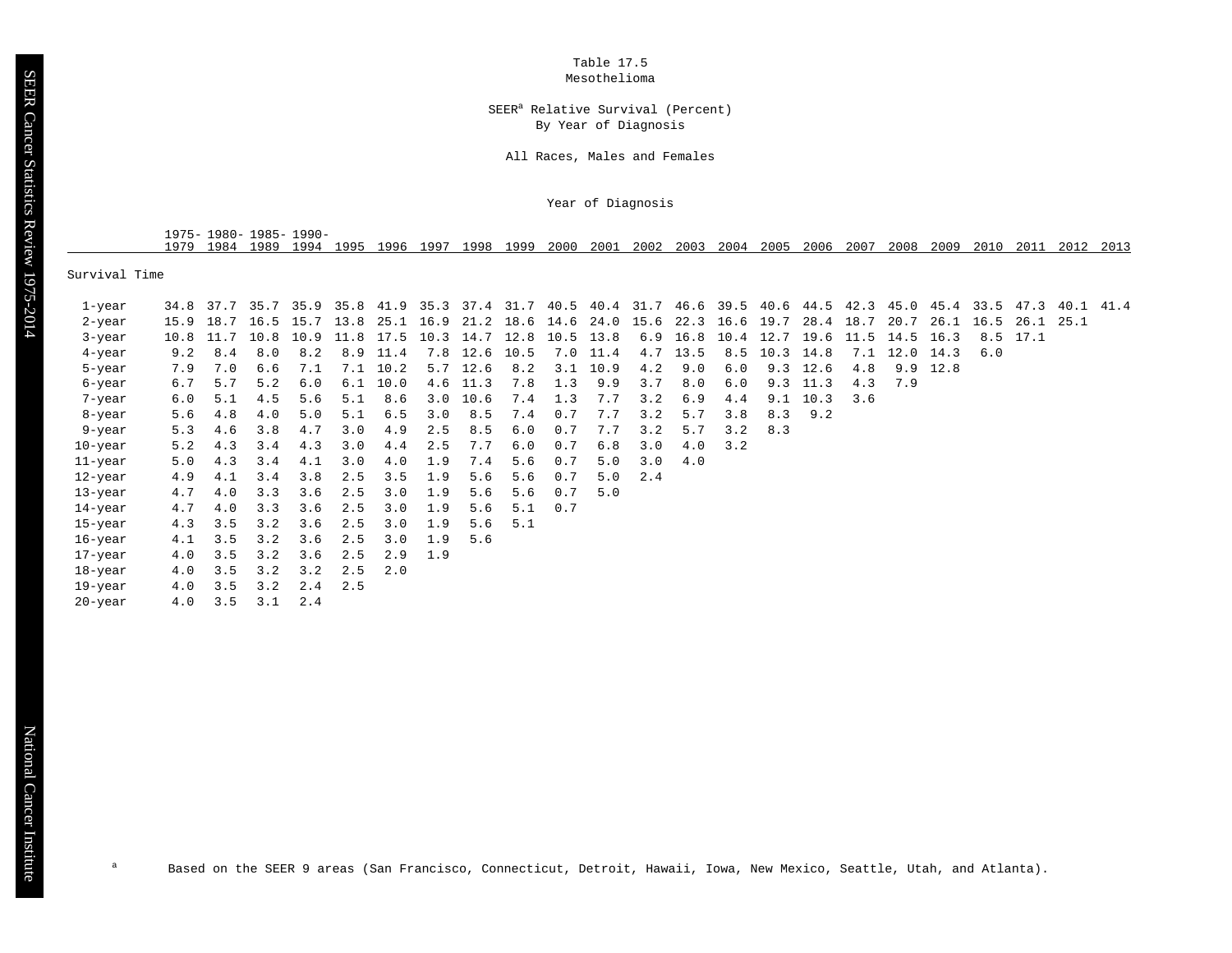Table 17.6 Mesothelioma

#### SEER<sup>a</sup> Relative Survival (Percent) By Year of Diagnosis

All Races, Males

Year of Diagnosis

| $1975 -$ | 1985-<br>1980- | $1990 -$ |    |      |     |      |      |      |      |      |      |      |      |      |      |      |      |      |     |      |      |
|----------|----------------|----------|----|------|-----|------|------|------|------|------|------|------|------|------|------|------|------|------|-----|------|------|
| 1979     | 1989<br>984    | $QQ_4$   | QQ | 1996 | QQ7 | 1998 | 1999 | 2000 | 2001 | 2002 | 2003 | 2004 | 2005 | 2006 | 2007 | 2008 | 2009 | 2010 | 201 | 2012 | 2013 |

Survival Time

| 1-year  |     |     |     |     |     |            |     |            |     |     |      |     |            |     |     |      |      | 32.9 36.0 33.8 32.8 34.9 45.0 32.7 32.8 28.8 41.3 36.5 30.6 44.9 37.5 40.5 39.9 40.7 41.8 46.2 30.9 45.8 39.9 41.0 |      |     |                |  |
|---------|-----|-----|-----|-----|-----|------------|-----|------------|-----|-----|------|-----|------------|-----|-----|------|------|--------------------------------------------------------------------------------------------------------------------|------|-----|----------------|--|
| 2-year  |     |     |     |     |     |            |     |            |     |     |      |     |            |     |     |      |      | 11.1 15.9 14.2 11.7 11.1 24.5 14.3 17.6 13.7 13.5 20.3 14.5 18.5 14.7 17.3 22.0 15.2 19.3                          | 25.6 |     | 16.0 22.4 23.5 |  |
| 3-year  | 6.6 | 9.5 | 8.4 | 7.4 | 8.9 | 16.2       |     | 8.7 11.7   | 6.8 | 9.0 | 10.8 |     | $6.0$ 13.9 | 8.9 | 8.9 | 12.8 | 10.5 | 13.6                                                                                                               | 13.9 |     | $6.2$ 13.8     |  |
| 4-year  | 5.2 | 6.6 | 5.8 | 4.7 | 5.9 | 11.3       |     | $6.2$ 10.1 | 4.4 | 6.7 | 8.8  | 3.1 | 12.6       | 6.6 | 6.3 | 9.4  | 5.9  | 11.2                                                                                                               | 11.1 | 3.5 |                |  |
| 5-year  | 4.0 | 5.1 | 4.6 | 3.6 |     | $4.2$ 10.3 |     | $3.6$ 10.1 | 3.8 | 4.0 | 8.2  | 3.1 | 7.1        | 3.9 | 6.3 | 7.6  | 4.3  | 8.5                                                                                                                | 8.9  |     |                |  |
| 6-year  | 3.3 | 4.3 | 3.2 | 3.1 | 3.5 | 10.3       | 2.2 | 8.2        | 3.8 | 1.7 | 7.5  | 2.4 | 6.5        | 3.9 | 6.3 | 6.3  | 4.3  | 6.9                                                                                                                |      |     |                |  |
| 7-year  | 2.6 | 3.4 | 2.5 | 2.6 | 2.2 | 9.5        | 1.5 | 7.8        | 3.8 | 1.7 | 5.1  | 1.6 | 5.7        | 2.1 | 6.3 | 6.3  | 3.3  |                                                                                                                    |      |     |                |  |
| 8-year  | 2.3 | 3.3 | 2.5 | 2.1 | 2.2 | 6.7        | 1.5 | 4.8        | 3.8 | 0.9 | 5.1  | 1.6 | 5.7        | 2.1 | 6.2 | 5.1  |      |                                                                                                                    |      |     |                |  |
| 9-year  | 2.1 | 3.1 | 2.2 | 1.8 | 0.0 | 5.2        | 0.8 | 4.8        | 2.8 | 0.9 | 5.1  | 1.6 | 5.7        | 1.1 | 6.2 |      |      |                                                                                                                    |      |     |                |  |
| 10-year | 2.1 | 3.1 | 1.9 | 1.7 | 0.0 | 4.5        | 0.8 | 4.1        | 2.8 | 0.9 | 5.1  | 1.6 | 4.5        | 1.1 |     |      |      |                                                                                                                    |      |     |                |  |
| 11-year | 2.1 | 3.1 | 1.9 | 1.6 | 0.0 | 3.9        | 0.0 | 4.1        | 2.2 | 0.9 | 2.8  | 1.6 | 4.5        |     |     |      |      |                                                                                                                    |      |     |                |  |
| 12-year | 1.9 | 2.9 | 1.9 | 1.4 | 0.0 | 3.2        | 0.0 | 3.6        | 2.2 | 0.9 | 2.8  | 1.0 |            |     |     |      |      |                                                                                                                    |      |     |                |  |
| 13-year | 1.7 | 2.8 | 1.8 | 1.4 | 0.0 | 2.3        | 0.0 | 3.6        | 2.2 | 0.9 | 2.8  |     |            |     |     |      |      |                                                                                                                    |      |     |                |  |
| 14-year | 1.4 | 2.8 | 1.7 | 1.4 | 0.0 | 2.3        | 0.0 | 3.6        | 1.6 | 0.9 |      |     |            |     |     |      |      |                                                                                                                    |      |     |                |  |
| 15-year | 1.1 | 2.5 | 1.6 | 1.4 | 0.0 | 2.3        | 0.0 | 3.6        | 1.6 |     |      |     |            |     |     |      |      |                                                                                                                    |      |     |                |  |
| 16-year | 1.1 | 2.5 | 1.6 | 1.4 | 0.0 | 2.3        | 0.0 | 3.6        |     |     |      |     |            |     |     |      |      |                                                                                                                    |      |     |                |  |
| 17-year | 1.1 | 2.4 | 1.6 | 1.2 | 0.0 | 1.8        | 0.0 |            |     |     |      |     |            |     |     |      |      |                                                                                                                    |      |     |                |  |
| 18-year | 1.1 | 2.4 | 1.6 | 1.2 | 0.0 | 1.8        |     |            |     |     |      |     |            |     |     |      |      |                                                                                                                    |      |     |                |  |
| 19-year | 1.1 | 2.4 | 1.6 | 0.7 | 0.0 |            |     |            |     |     |      |     |            |     |     |      |      |                                                                                                                    |      |     |                |  |
| 20-year | 1.1 | 2.4 | 1.6 | 0.7 |     |            |     |            |     |     |      |     |            |     |     |      |      |                                                                                                                    |      |     |                |  |

<sup>a</sup> Based on the SEER 9 areas (San Francisco, Connecticut, Detroit, Hawaii, Iowa, New Mexico, Seattle, Utah, and Atlanta).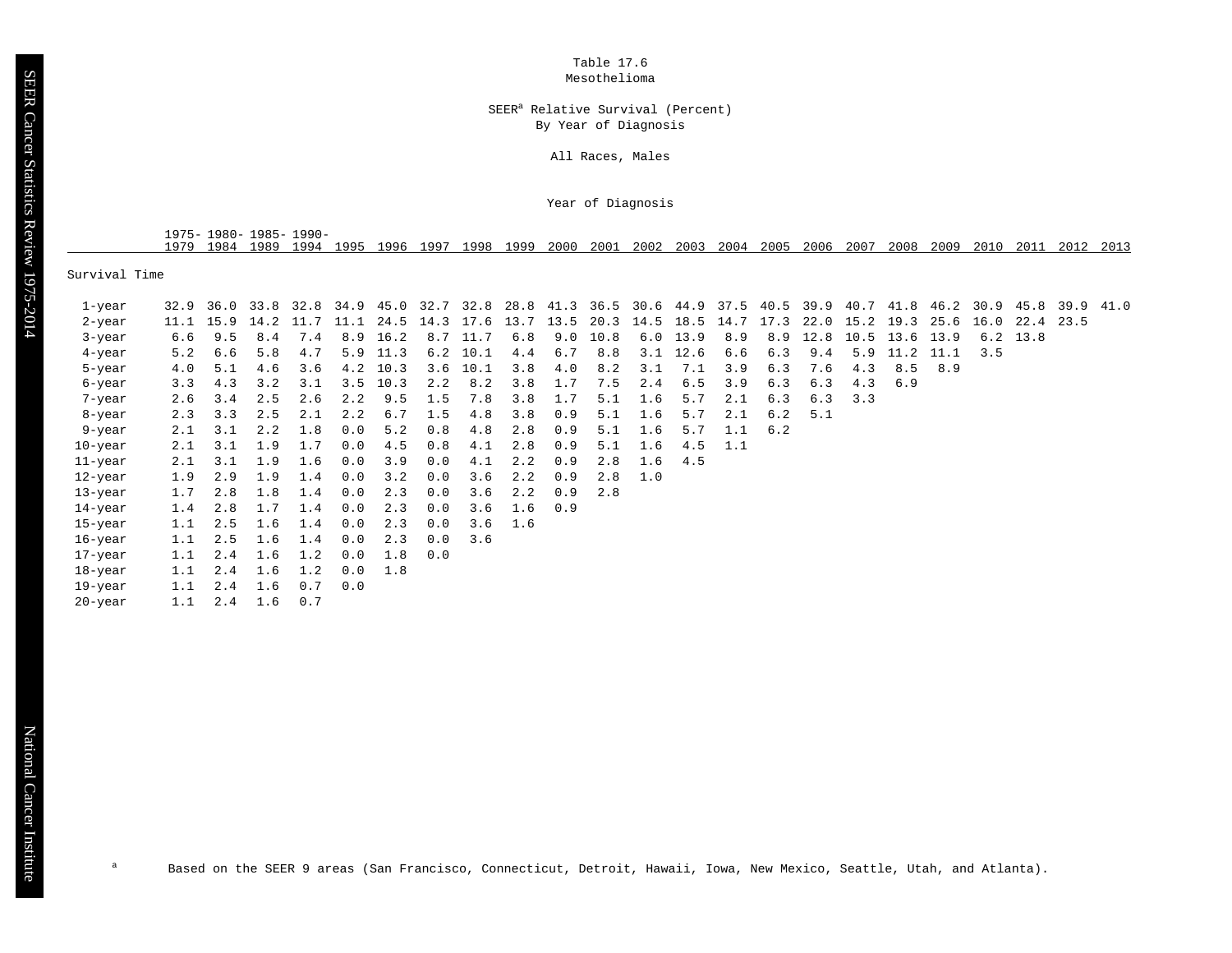Table 17.7 Mesothelioma

#### SEER<sup>a</sup> Relative Survival (Percent) By Year of Diagnosis

All Races, Females

Year of Diagnosis

1975- 1980- 1985- 1990- 1979 1984 1989 1994 1995 1996 1997 1998 1999 2000 2001 2002 2003 2004 2005 2006 2007 2008 2009 2010 2011 2012 2013

Survival Time

| 1-year     | 40.8 | 43.7                     |      |                |                                                                                           |     |                                    |               |             |     |            |     |                    |     |                         |      |                | 42.3 48.0 38.8 32.3 46.3 54.5 43.7 37.1 52.3 35.7 51.2 46.0 41.0 57.0 46.7 57.8 42.9 42.5 52.3 40.6 42.7 |           |                |           |  |
|------------|------|--------------------------|------|----------------|-------------------------------------------------------------------------------------------|-----|------------------------------------|---------------|-------------|-----|------------|-----|--------------------|-----|-------------------------|------|----------------|----------------------------------------------------------------------------------------------------------|-----------|----------------|-----------|--|
| 2-year     |      |                          |      |                | 31.1 28.3 24.5 31.2 23.1 26.8 27.9 34.8 39.3 19.0 34.8 19.4 32.9 22.3 27.9 45.8 27.9 26.1 |     |                                    |               |             |     |            |     |                    |     |                         |      |                |                                                                                                          | 27.2 18.4 |                | 38.4 30.3 |  |
| 3-year     | 24.4 | 19.4                     | 18.9 | 24.4           |                                                                                           |     | 21.2 21.3 17.2 26.0 37.4 16.7 22.8 |               |             |     |            |     | 9.8 24.8 14.3      |     | 25.9                    |      | 37.8 14.3 17.8 |                                                                                                          |           | 23.0 16.5 28.1 |           |  |
| 4-year     | 21.5 | 14.4                     | 15.4 | 21.3           | 19.3 11.8 14.4 21.6 35.4                                                                  |     |                                    |               |             |     | $8.6$ 18.8 |     | 9.8 16.0 14.3      |     | 23.7                    | 29.3 |                | 10.3 15.2 23.0 14.2                                                                                      |           |                |           |  |
| 5-year     |      | $20.1$ 13.3              | 13.4 | 20.2 17.6      |                                                                                           |     | 9.8 14.4 21.6 26.2                 |               |             |     | 0.0 18.8   |     | 7.8 14.2 12.4 19.3 |     |                         | 26.0 |                | $6.3$ 15.2 23.0                                                                                          |           |                |           |  |
| 6-year     |      | 17.1 10.5 11.9 16.9 15.2 |      |                |                                                                                           |     | 7.9 14.4 21.6 23.8                 |               |             |     | 0.0 16.9   |     |                    |     | 7.8 12.2 12.4 19.3      | 24.9 |                | 4.3 12.2                                                                                                 |           |                |           |  |
| 7-year     |      | $16.3$ 10.5              |      | 10.8 16.5 15.2 |                                                                                           | 6.0 |                                    | 8.9 20.5 21.4 |             |     | $0.0$ 15.0 |     |                    |     | 7.8 10.2 10.4 17.6 21.1 |      | 4.3            |                                                                                                          |           |                |           |  |
| 8-year     | 15.7 | 9.9                      |      | 8.7 15.8 15.2  |                                                                                           | 6.0 | 8.9                                | 20.5 21.4     |             |     | $0.0$ 15.0 | 7.8 | 5.2                |     | 8.4 15.5 20.5           |      |                |                                                                                                          |           |                |           |  |
| 9-year     | 15.2 | 9.5                      |      | 8.7 15.3 12.9  |                                                                                           | 4.0 | 8.9                                | 20.5 19.0     |             |     | $0.0$ 15.0 | 7.8 | 5.2                |     | 8.4 15.5                |      |                |                                                                                                          |           |                |           |  |
| 10-year    | 14.4 | 7.7                      | 8.4  | 14.0           | 12.9                                                                                      | 4.0 | 8.9                                |               | $20.1$ 19.0 |     | $0.0$ 11.1 | 6.8 | 2.9                | 8.4 |                         |      |                |                                                                                                          |           |                |           |  |
| $11$ -year | 13.7 | 7.7                      | 8.4  | 13.7           | 12.9                                                                                      | 4.0 | 8.9                                | 18.1          | 19.0        |     | $0.0$ 11.1 | 6.8 | 2.9                |     |                         |      |                |                                                                                                          |           |                |           |  |
| 12-year    | 13.7 | 7.7                      |      | 8.1 12.7 10.5  |                                                                                           | 4.0 | 8.9                                | 12.6 19.0     |             |     | $0.0$ 11.1 | 6.8 |                    |     |                         |      |                |                                                                                                          |           |                |           |  |
| 13-year    | 13.7 | 7.7                      |      | 8.1 11.8 10.5  |                                                                                           | 4.0 | 8.9                                | 12.6 19.0     |             |     | $0.0$ 11.1 |     |                    |     |                         |      |                |                                                                                                          |           |                |           |  |
| 14-year    | 13.7 | 7.7                      |      | 8.1 11.8 10.5  |                                                                                           | 4.0 | 8.9                                | 12.6 19.0     |             | 0.0 |            |     |                    |     |                         |      |                |                                                                                                          |           |                |           |  |
| 15-year    | 13.7 | 6.8                      |      | 8.1 11.6 10.5  |                                                                                           | 4.0 |                                    | 8.9 12.6 19.0 |             |     |            |     |                    |     |                         |      |                |                                                                                                          |           |                |           |  |
| 16-year    | 12.9 | 6.8                      |      | 8.1 11.6 10.5  |                                                                                           | 4.0 |                                    | $8.9$ 12.6    |             |     |            |     |                    |     |                         |      |                |                                                                                                          |           |                |           |  |
| 17-year    | 12.3 | 6.8                      |      | 8.1 11.6 10.5  |                                                                                           | 4.0 | 8.9                                |               |             |     |            |     |                    |     |                         |      |                |                                                                                                          |           |                |           |  |
| 18-year    | 12.3 | 6.8                      | 7.9  | 10.5 10.5      |                                                                                           | 2.2 |                                    |               |             |     |            |     |                    |     |                         |      |                |                                                                                                          |           |                |           |  |
| 19-year    | 12.3 | 6.8                      | 7.9  |                | 8.7 10.5                                                                                  |     |                                    |               |             |     |            |     |                    |     |                         |      |                |                                                                                                          |           |                |           |  |
| 20-year    | 12.3 | 6.5                      | 7.4  | 8.7            |                                                                                           |     |                                    |               |             |     |            |     |                    |     |                         |      |                |                                                                                                          |           |                |           |  |
|            |      |                          |      |                |                                                                                           |     |                                    |               |             |     |            |     |                    |     |                         |      |                |                                                                                                          |           |                |           |  |

<sup>a</sup> Based on the SEER 9 areas (San Francisco, Connecticut, Detroit, Hawaii, Iowa, New Mexico, Seattle, Utah, and Atlanta).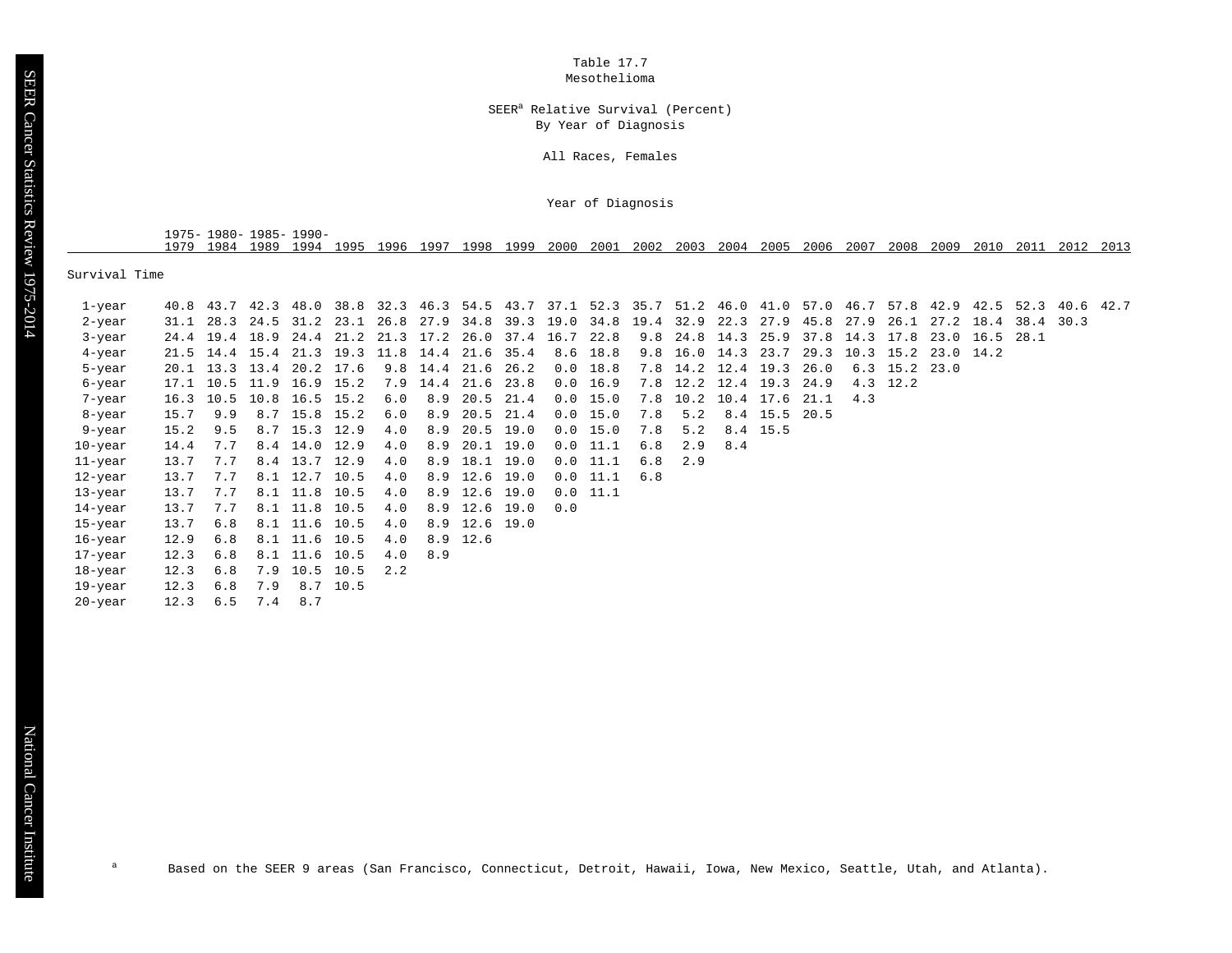#### Mesothelioma (Invasive)

# Risk of Being Diagnosed With Cancer in 10, 20 and 30 Years, Lifetime Risk of Being Diagnosed with Cancer Given Alive and Cancer-Free at Current Age, and Lifetime Risk of Dying from Cancer Given Alive at Current Age Both Sexes, 2012-2014 By Race/Ethnicity

|           |             |      |                               | Risk of Being            |      |               |                       |              |      |                               | Risk of Being            |      |               |
|-----------|-------------|------|-------------------------------|--------------------------|------|---------------|-----------------------|--------------|------|-------------------------------|--------------------------|------|---------------|
| Race/     | Current     |      |                               | Diagnosed with Cancer    |      | Risk of Dying | Race/                 | Current      |      |                               | Diagnosed with Cancer    |      | Risk of Dying |
| Ethnicity | Age         |      | $+10$ yrs $+20$ yrs $+30$ yrs |                          | Ever | from Cancer   | Ethnicity             | Age          |      | $+10$ yrs $+20$ yrs $+30$ yrs |                          | Ever | from Cancer   |
| All Races | $\mathbf 0$ | 0.00 | 0.00                          | 0.00                     | 0.04 | 0.09          | Asian/                | $\mathbf 0$  | 0.00 | 0.00                          | 0.00                     | 0.02 | 0.04          |
|           | 10          | 0.00 | 0.00                          | 0.01                     | 0.04 | 0.10          | Pacific               | 10           | 0.00 | 0.00                          | 0.00                     | 0.02 | 0.04          |
|           | 20          | 0.00 | 0.01                          | 0.02                     | 0.04 | 0.10          | Islander              | 20           | 0.00 | 0.00                          | 0.01                     | 0.02 | 0.04          |
|           | 30          | 0.01 | 0.02                          | 0.02                     | 0.04 | 0.10          |                       | 30           | 0.00 | 0.01                          | 0.01                     | 0.02 | 0.04          |
|           | 40          | 0.01 | 0.01                          | 0.02                     | 0.03 | 0.10          |                       | 40           | 0.00 | 0.01                          | 0.01                     | 0.02 | 0.04          |
|           | 50          | 0.01 | 0.01                          | 0.02                     | 0.03 | 0.10          |                       | 50           | 0.00 | 0.01                          | 0.01                     | 0.01 | 0.04          |
|           | 60          | 0.00 | 0.01                          | 0.02                     | 0.02 | 0.10          |                       | 60           | 0.00 | 0.01                          | 0.01                     | 0.01 | 0.04          |
|           | 70          | 0.01 | 0.02                          | $ \,$                    | 0.02 | 0.10          |                       | 70           | 0.00 | 0.01                          | $\equiv$                 | 0.01 | 0.03          |
|           | 80          | 0.01 | $\equiv$                      | $-$                      | 0.01 | 0.07          |                       | 80           | 0.01 | $\overline{\phantom{a}}$      | $\equiv$                 | 0.01 | 0.03          |
| White     | $\mathbf 0$ | 0.00 | 0.00                          | 0.00                     | 0.04 | 0.10          | American              | $\mathsf{O}$ | 0.00 | 0.00                          | 0.00                     | 0.03 | 0.08          |
|           | 10          | 0.00 | 0.00                          | 0.01                     | 0.04 | 0.11          | Indian/               | 10           | 0.00 | 0.00                          | 0.00                     | 0.03 | 0.08          |
|           | 20          | 0.00 | 0.01                          | 0.01                     | 0.04 | 0.11          | Alaska                | 20           | 0.00 | 0.00                          | 0.00                     | 0.03 | 0.08          |
|           | 30          | 0.01 | 0.01                          | 0.02                     | 0.03 | 0.11          | Native <sup>a</sup>   | 30           | 0.00 | 0.00                          | 0.01                     | 0.03 | 0.08          |
|           | 40          | 0.01 | 0.01                          | 0.01                     | 0.03 | 0.11          |                       | 40           | 0.00 | 0.01                          | 0.01                     | 0.03 | 0.08          |
|           | 50          | 0.00 | 0.01                          | 0.01                     | 0.02 | 0.11          |                       | 50           | 0.00 | 0.00                          | 0.02                     | 0.03 | 0.09          |
|           | 60          | 0.00 | 0.01                          | 0.02                     | 0.02 | 0.11          |                       | 60           | 0.00 | 0.02                          | 0.02                     | 0.02 | 0.09          |
|           | 70          | 0.01 | 0.01                          | $\overline{\phantom{0}}$ | 0.02 | 0.10          |                       | 70           | 0.02 | 0.03                          | $\equiv$                 | 0.03 | 0.09          |
|           | 80          | 0.01 | $\overline{\phantom{a}}$      | $\equiv$                 | 0.01 | 0.08          |                       | 80           | 0.00 |                               | $\equiv$                 | 0.00 | 0.09          |
| Black     | $\mathbf 0$ | 0.00 | 0.00                          | 0.02                     | 0.08 | 0.04          | Hispanic <sup>b</sup> | $\mathsf{O}$ | 0.00 | 0.00                          | 0.00                     | 0.07 | 0.06          |
|           | 10          | 0.00 | 0.02                          | 0.04                     | 0.08 | 0.04          |                       | 10           | 0.00 | 0.00                          | 0.01                     | 0.07 | 0.07          |
|           | 20          | 0.02 | 0.04                          | 0.06                     | 0.08 | 0.04          |                       | 20           | 0.00 | 0.01                          | 0.02                     | 0.07 | 0.07          |
|           | 30          | 0.03 | 0.04                          | 0.05                     | 0.06 | 0.04          |                       | 30           | 0.01 | 0.02                          | 0.02                     | 0.07 | 0.07          |
|           | 40          | 0.02 | 0.03                          | 0.03                     | 0.03 | 0.04          |                       | 40           | 0.01 | 0.01                          | 0.02                     | 0.06 | 0.07          |
|           | 50          | 0.01 | 0.01                          | 0.02                     | 0.02 | 0.04          |                       | 50           | 0.01 | 0.01                          | 0.03                     | 0.06 | 0.07          |
|           | 60          | 0.00 | 0.01                          | 0.01                     | 0.01 | 0.04          |                       | 60           | 0.01 | 0.02                          | 0.04                     | 0.05 | 0.06          |
|           | 70          | 0.00 | 0.01                          | $\equiv$                 | 0.01 | 0.04          |                       | 70           | 0.02 | 0.04                          | $\equiv$ .               | 0.05 | 0.06          |
|           | 80          | 0.00 | $\overline{\phantom{a}}$      | $\overline{\phantom{a}}$ | 0.00 | 0.03          |                       | 80           | 0.02 | $\overline{\phantom{m}}$      | $\overline{\phantom{0}}$ | 0.04 | 0.04          |

Devcan 6.7.5, April 2017, National Cancer Institute [\(https://surveillance.cancer.gov/devcan/](https://surveillance.cancer.gov/devcan/)).

Source: Incidence data are from the SEER 18 areas (San Francisco, Connecticut, Detroit, Hawaii, Iowa, New Mexico, Seattle, Utah, Atlanta,

San Jose-Monterey, Los Angeles, Alaska Native Registry, Rural Georgia, California excluding SF/SJM/LA, Kentucky, Louisiana, New Jersey, and Georgia excluding ATL/RG). Mortality data are from the NCHS public use data file for the total US.<br>Underlying incidence and mortality data for American Indian/Alaska Native are based on the CHSDA(Contract Health Servic

- counties.
- $^{\rm b}$  Hispanic is not mutually exclusive from whites, blacks, Asian/Pacific Islanders, and American Indians/Alaska Natives.
	- Underlying incidence data for Hispanics are based on NHIA and exclude cases from the Alaska Native Registry.

Statistic could not be calculated.

A percent of 0.00 represents a value that is below 0.005.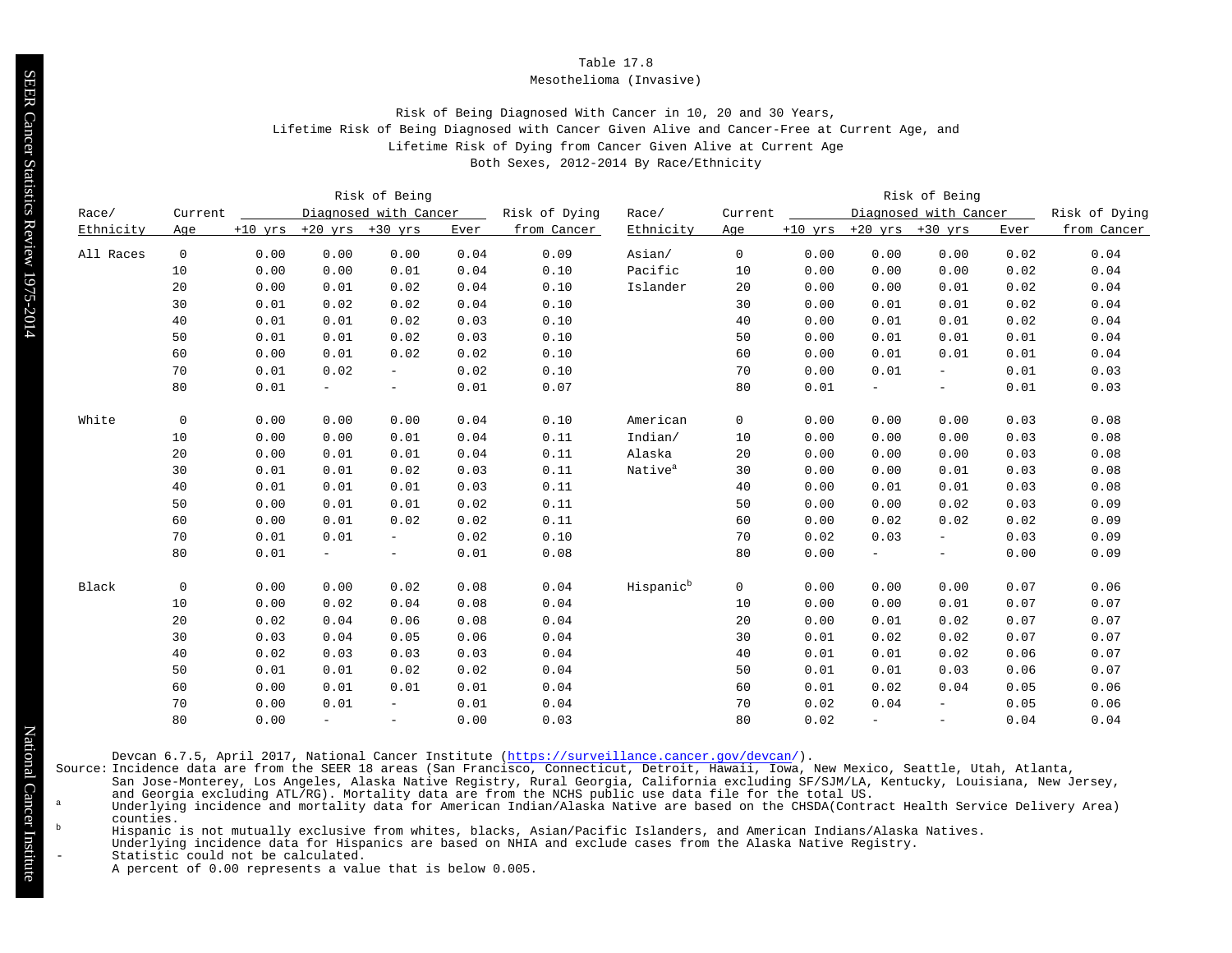#### Mesothelioma (Invasive)

# Risk of Being Diagnosed With Cancer in 10, 20 and 30 Years, Lifetime Risk of Being Diagnosed with Cancer Given Alive and Cancer-Free at Current Age, and Lifetime Risk of Dying from Cancer Given Alive at Current Age Males, 2012-2014 By Race/Ethnicity

|           |             |      |                               | Risk of Being            |      |               |                       |              |      |                               | Risk of Being         |      |               |
|-----------|-------------|------|-------------------------------|--------------------------|------|---------------|-----------------------|--------------|------|-------------------------------|-----------------------|------|---------------|
| Race/     | Current     |      |                               | Diagnosed with Cancer    |      | Risk of Dying | Race/                 | Current      |      |                               | Diagnosed with Cancer |      | Risk of Dying |
| Ethnicity | Age         |      | $+10$ yrs $+20$ yrs $+30$ yrs |                          | Ever | from Cancer   | Ethnicity             | Age          |      | $+10$ yrs $+20$ yrs $+30$ yrs |                       | Ever | from Cancer   |
| All Races | $\mathbf 0$ | 0.00 | 0.00                          | 0.01                     | 0.08 | 0.16          | Asian/                | $\mathbf 0$  | 0.00 | 0.00                          | 0.00                  | 0.04 | 0.06          |
|           | 10          | 0.00 | 0.01                          | 0.02                     | 0.08 | 0.16          | Pacific               | 10           | 0.00 | 0.00                          | 0.01                  | 0.04 | 0.06          |
|           | 20          | 0.01 | 0.02                          | 0.04                     | 0.08 | 0.16          | Islander              | 20           | 0.00 | 0.01                          | 0.01                  | 0.04 | 0.06          |
|           | 30          | 0.02 | 0.03                          | 0.04                     | 0.07 | 0.16          |                       | 30           | 0.01 | 0.01                          | 0.02                  | 0.04 | 0.06          |
|           | 40          | 0.02 | 0.03                          | 0.03                     | 0.06 | 0.16          |                       | 40           | 0.01 | 0.01                          | 0.02                  | 0.03 | 0.06          |
|           | 50          | 0.01 | 0.02                          | 0.03                     | 0.04 | 0.17          |                       | 50           | 0.01 | 0.01                          | 0.02                  | 0.02 | 0.06          |
|           | 60          | 0.01 | 0.02                          | 0.03                     | 0.03 | 0.17          |                       | 60           | 0.00 | 0.01                          | 0.02                  | 0.02 | 0.06          |
|           | 70          | 0.01 | 0.02                          | $\sim$                   | 0.03 | 0.17          |                       | 70           | 0.01 | 0.02                          | $\equiv$              | 0.02 | 0.06          |
|           | 80          | 0.02 | $\equiv$                      | $\equiv$                 | 0.02 | 0.14          |                       | 80           | 0.01 | $\overline{\phantom{a}}$      | $\equiv$              | 0.01 | 0.05          |
| White     | $\mathbf 0$ | 0.00 | 0.00                          | 0.00                     | 0.06 | 0.17          | American              | $\mathsf 0$  | 0.00 | 0.00                          | 0.00                  | 0.03 | 0.11          |
|           | 10          | 0.00 | 0.00                          | 0.01                     | 0.06 | 0.17          | Indian/               | 10           | 0.00 | 0.00                          | 0.00                  | 0.03 | 0.12          |
|           | 20          | 0.00 | 0.01                          | 0.03                     | 0.06 | 0.17          | Alaska                | 20           | 0.00 | 0.00                          | 0.01                  | 0.04 | 0.12          |
|           | 30          | 0.01 | 0.02                          | 0.03                     | 0.06 | 0.18          | Native <sup>a</sup>   | 30           | 0.00 | 0.01                          | 0.01                  | 0.04 | 0.12          |
|           | 40          | 0.01 | 0.02                          | 0.03                     | 0.05 | 0.18          |                       | 40           | 0.01 | 0.01                          | 0.01                  | 0.04 | 0.12          |
|           | 50          | 0.01 | 0.02                          | 0.03                     | 0.04 | 0.18          |                       | 50           | 0.01 | 0.01                          | 0.03                  | 0.03 | 0.13          |
|           | 60          | 0.01 | 0.02                          | 0.03                     | 0.03 | 0.19          |                       | 60           | 0.00 | 0.02                          | 0.03                  | 0.03 | 0.14          |
|           | 70          | 0.01 | 0.02                          | $\overline{\phantom{a}}$ | 0.03 | 0.19          |                       | 70           | 0.03 | 0.03                          | $\sim$                | 0.03 | 0.14          |
|           | 80          | 0.02 | $\overline{\phantom{a}}$      | $\equiv$                 | 0.02 | 0.15          |                       | 80           | 0.00 | $\overline{\phantom{a}}$      | $\equiv$              | 0.00 | 0.15          |
| Black     | $\mathbf 0$ | 0.00 | 0.00                          | 0.03                     | 0.14 | 0.06          | Hispanic <sup>b</sup> | $\mathsf{O}$ | 0.00 | 0.00                          | 0.01                  | 0.12 | 0.11          |
|           | 10          | 0.00 | 0.03                          | 0.09                     | 0.15 | 0.06          |                       | 10           | 0.00 | 0.01                          | 0.02                  | 0.12 | 0.11          |
|           | 20          | 0.03 | 0.08                          | 0.12                     | 0.14 | 0.06          |                       | 20           | 0.01 | 0.02                          | 0.04                  | 0.12 | 0.11          |
|           | 30          | 0.05 | 0.08                          | 0.10                     | 0.11 | 0.07          |                       | 30           | 0.02 | 0.03                          | 0.04                  | 0.11 | 0.11          |
|           | 40          | 0.03 | 0.05                          | 0.06                     | 0.06 | 0.07          |                       | 40           | 0.02 | 0.03                          | 0.04                  | 0.10 | 0.11          |
|           | 50          | 0.02 | 0.03                          | 0.03                     | 0.03 | 0.07          |                       | 50           | 0.01 | 0.02                          | 0.04                  | 0.08 | 0.11          |
|           | 60          | 0.01 | 0.01                          | 0.02                     | 0.02 | 0.07          |                       | 60           | 0.01 | 0.03                          | 0.05                  | 0.07 | 0.11          |
|           | 70          | 0.00 | 0.01                          | $\overline{\phantom{a}}$ | 0.01 | 0.07          |                       | 70           | 0.03 | 0.05                          | $\sim$                | 0.07 | 0.10          |
|           | 80          | 0.01 | $\overline{\phantom{a}}$      | $\overline{\phantom{a}}$ | 0.01 | 0.06          |                       | 80           | 0.03 | $\overline{\phantom{a}}$      | Ξ.                    | 0.06 | 0.08          |

Devcan 6.7.5, April 2017, National Cancer Institute [\(https://surveillance.cancer.gov/devcan/](https://surveillance.cancer.gov/devcan/)).

Source: Incidence data are from the SEER 18 areas (San Francisco, Connecticut, Detroit, Hawaii, Iowa, New Mexico, Seattle, Utah, Atlanta,

San Jose-Monterey, Los Angeles, Alaska Native Registry, Rural Georgia, California excluding SF/SJM/LA, Kentucky, Louisiana, New Jersey, and Georgia excluding ATL/RG). Mortality data are from the NCHS public use data file for the total US.<br>Underlying incidence and mortality data for American Indian/Alaska Native are based on the CHSDA(Contract Health Servic

counties.

 $^{\rm b}$  Hispanic is not mutually exclusive from whites, blacks, Asian/Pacific Islanders, and American Indians/Alaska Natives.

Underlying incidence data for Hispanics are based on NHIA and exclude cases from the Alaska Native Registry.

Statistic could not be calculated.

A percent of 0.00 represents a value that is below 0.005.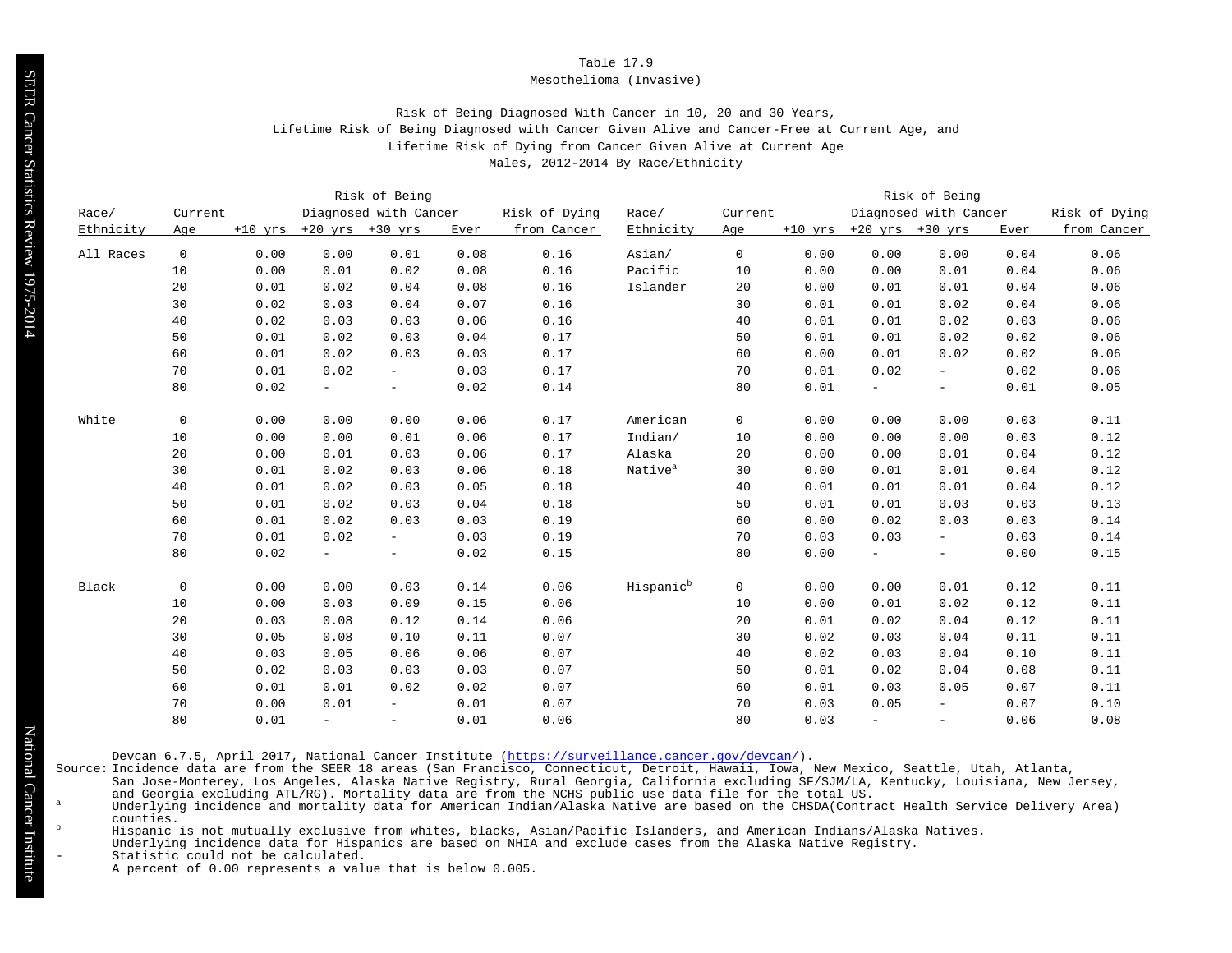#### Mesothelioma (Invasive)

# Risk of Being Diagnosed With Cancer in 10, 20 and 30 Years, Lifetime Risk of Being Diagnosed with Cancer Given Alive and Cancer-Free at Current Age, and Lifetime Risk of Dying from Cancer Given Alive at Current Age Females, 2012-2014 By Race/Ethnicity

Risk of Being Risk of Being Race/ Current Diagnosed with Cancer Risk of Dying Race/ Current Diagnosed with Cancer Risk of Dying Ethnicity Age +10 yrs +20 yrs +30 yrs Ever from Cancer Ethnicity Age +10 yrs +20 yrs +30 yrs Ever from Cancer All Races 0 0.00 0.00 0.00 0.01 0.04 Asian/ 0 0.00 0.00 0.00 0.01 0.02 0.00 0.00 0.00 0.01 0.04 Pacific 10 0.00 0.00 0.00 0.01 0.02 0.00 0.00 0.00 0.01 0.04 Islander 20 0.00 0.00 0.00 0.01 0.02 0.00 0.00 0.00 0.01 0.04 30 0.00 0.00 0.00 0.01 0.02 0.00 0.00 0.00 0.01 0.04 40 0.00 0.00 0.00 0.01 0.02 0.00 0.00 0.00 0.01 0.04 50 0.00 0.00 0.00 0.01 0.02 0.00 0.00 0.01 0.01 0.04 60 0.00 0.00 0.00 0.01 0.02 0.00 0.01 - 0.01 0.04 70 0.00 0.00 - 0.00 0.02 0.01 - - 0.01 0.02 80 0.00 - - 0.01 0.01 White 0 0.00 0.00 0.00 0.01 0.04 American 0 0.00 0.00 0.00 0.02 0.04 0.00 0.00 0.00 0.01 0.04 Indian/ 10 0.00 0.00 0.00 0.02 0.05 0.00 0.00 0.00 0.01 0.04 Alaska 20 0.00 0.00 0.00 0.02 0.05 0.00 0.00 0.00 0.01 0.04 Native<sup>a</sup> 30 0.00 0.00 0.00 0.02 0.05 0.00 0.00 0.00 0.01 0.04 40 0.00 0.00 0.00 0.02 0.05 0.00 0.00 0.00 0.01 0.04 50 0.00 0.00 0.02 0.02 0.05 0.00 0.00 0.01 0.01 0.04 60 0.00 0.02 0.02 0.02 0.05 0.00 0.01 - 0.01 0.04 70 0.02 0.03 - 0.03 0.05 0.01 - - 0.01 0.03 80 0.00 - - 0.00 0.04 Black 0 0.00 0.00 0.00 0.01 0.02 Hispanic<sup>b</sup> 0 0.00 0.00 0.00 0.04 0.03 0.00 0.00 0.00 0.01 0.02 10 0.00 0.00 0.00 0.04 0.03 0.00 0.00 0.01 0.01 0.02 20 0.00 0.00 0.00 0.04 0.03 0.00 0.01 0.01 0.01 0.02 30 0.00 0.00 0.00 0.04 0.03 0.00 0.01 0.01 0.01 0.02 40 0.00 0.00 0.00 0.04 0.03 0.00 0.00 0.00 0.01 0.02 50 0.00 0.00 0.02 0.04 0.03 0.00 0.00 0.00 0.00 0.02 60 0.00 0.01 0.03 0.04 0.03 0.00 0.00 - 0.00 0.01 70 0.01 0.03 - 0.04 0.03 0.00 - - 0.00 0.01 80 0.02 - - 0.03 0.02

Devcan 6.7.5, April 2017, National Cancer Institute [\(https://surveillance.cancer.gov/devcan/](https://surveillance.cancer.gov/devcan/)).

Source: Incidence data are from the SEER 18 areas (San Francisco, Connecticut, Detroit, Hawaii, Iowa, New Mexico, Seattle, Utah, Atlanta,

San Jose-Monterey, Los Angeles, Alaska Native Registry, Rural Georgia, California excluding SF/SJM/LA, Kentucky, Louisiana, New Jersey, and Georgia excluding ATL/RG). Mortality data are from the NCHS public use data file for the total US.<br>Underlying incidence and mortality data for American Indian/Alaska Native are based on the CHSDA(Contract Health Servic

counties.

<sup>b</sup> Hispanic is not mutually exclusive from whites, blacks, Asian/Pacific Islanders, and American Indians/Alaska Natives.

Underlying incidence data for Hispanics are based on NHIA and exclude cases from the Alaska Native Registry.

Statistic could not be calculated.

A percent of 0.00 represents a value that is below 0.005.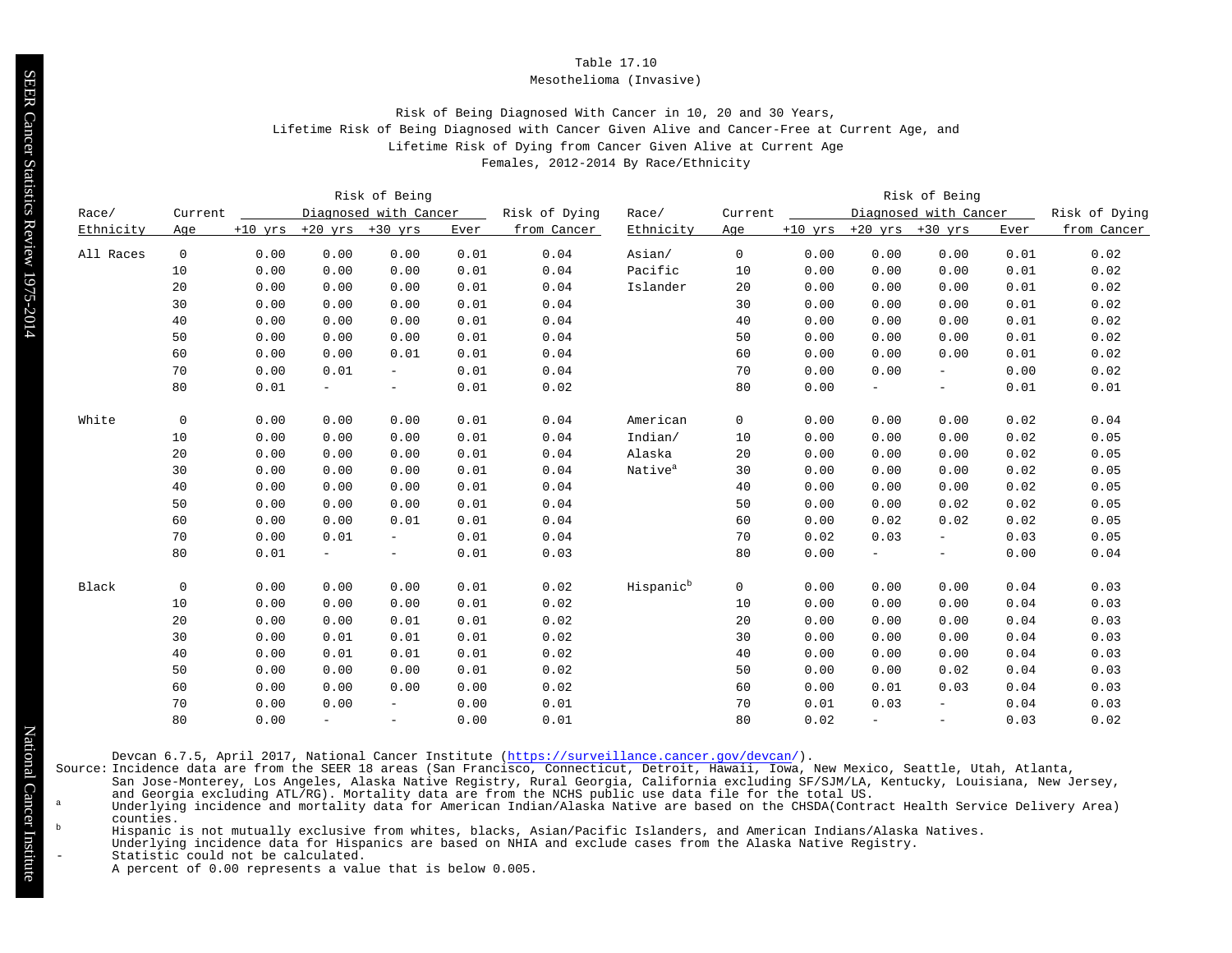#### Table 17.11 Mesothelioma

#### SEER Incidence Age-Adjusted Rates and Trends<sup>a</sup> By Race/Ethnicity and Sex

| SEER Incidence                   |       | SEER 18 Areas <sup>b</sup><br>Rate 2010-2014 | Rate per 100,000 persons |         | SEER 13 Areas <sup>b</sup><br>Trend $2005-2014^\circ$<br>AAPC $(%)$ |               |         | SEER 9 Areas <sup>b</sup><br>Trend $2005 - 2014^d$<br>AAPC $(%)$ |                          |
|----------------------------------|-------|----------------------------------------------|--------------------------|---------|---------------------------------------------------------------------|---------------|---------|------------------------------------------------------------------|--------------------------|
|                                  | Total |                                              | Males Females            | Total   |                                                                     | Males Females | Total   |                                                                  | Males Females            |
| RACE/ETHNICITY                   |       |                                              |                          |         |                                                                     |               |         |                                                                  |                          |
| All Races                        | 0.9   | 1.7                                          | 0.4                      |         | $-1.1* -1.5*$                                                       | $-0.1$        | $-1.1*$ | $-1.6*$                                                          | $-0.1$                   |
| White                            | 1.0   | 1.9                                          | 0.4                      | $-0.8*$ | $-1.3*$                                                             | 0.4           | $-0.7*$ | $-1.4*$                                                          | $0.7*$                   |
| White Hispanic <sup>e</sup>      | 0.9   | 1.6                                          | 0.4                      |         | $-1.6* -1.9*$                                                       | $-1.2$        |         | $\overline{\phantom{0}}$                                         | $\overline{\phantom{0}}$ |
| White Non-Hispanic <sup>e</sup>  | 1.1   | 1.9                                          | 0.5                      | $-0.7*$ | $-1.2*$                                                             | 0.5           |         |                                                                  |                          |
| Black                            | 0.5   | 1.0                                          | 0.3                      | $-3.2*$ | $-3.4*$                                                             | $-2.4$        | $-4.3*$ | $-4.1*$                                                          |                          |
| Asian/Pacific Islander           | 0.3   | 0.6                                          | 0.2                      | $-0.8$  | $-0.8$                                                              | $-0.1$        |         |                                                                  |                          |
| Amer Ind/Alaska Nat <sup>f</sup> |       |                                              |                          |         |                                                                     |               |         |                                                                  |                          |
| Hispanic <sup>e</sup>            | 0.8   | 1.5                                          | 0.4                      |         | $-1.4* -1.6* -1.4$                                                  |               |         |                                                                  |                          |

the Joinpoint Regression Program Version 4.3.0.0, April 2016, National Cancer Institute. Statistic not shown. Rate based on less than 16 cases for the time interval. Trend based on less than 10 cases for at least one year within the time interval. <sup>a</sup> Rates are age-adjusted to the 2000 US Std Population (19 age groups - Census P25-1130). Trends are based on rates age-adjusted to the 2000 US Std Population (19 age groups - Census P25-1130). <sup>b</sup> The SEER 9 areas are San Francisco, Connecticut, Detroit, Hawaii, Iowa, New Mexico, Seattle, Utah, and Atlanta. The SEER 13 areas comprise the SEER 9 areas plus San Jose-Monterey, Los Angeles, the Alaska Native Registry, and Rural Georgia. The SEER 18 areas comprise the SEER 13 areas plus California excluding SF/SJM/LA, Kentucky, Louisiana, New Jersey, and Georgia excluding ATL/RG. <sup>c</sup> The 2005-2014 AAPC estimates are based on a Joinpoint analysis with up to 4 Joinpoints over diagnosis years 1992-2014.  $d$  The 2005-2014 AAPC estimates are based on a Joinpoint analysis with up to 5 Joinpoints over diagnosis years 1975-2014. <sup>e</sup> Hispanic and Non-Hispanic are not mutually exclusive from whites, blacks, Asian/Pacific

The AAPC is the Average Annual Percent Change over the time interval. The AAPCs are calculated by

Islanders, and American Indians/Alaska Natives. Incidence data for Hispanics and Non-Hispanics are based on NHIA and exclude cases from the Alaska Native Registry.

- f Incidence data for American Indian/Alaska Native are based on the CHSDA(Contract Health Service Delivery Area) counties.
	- The APC is significantly different from zero  $(p<.05)$ .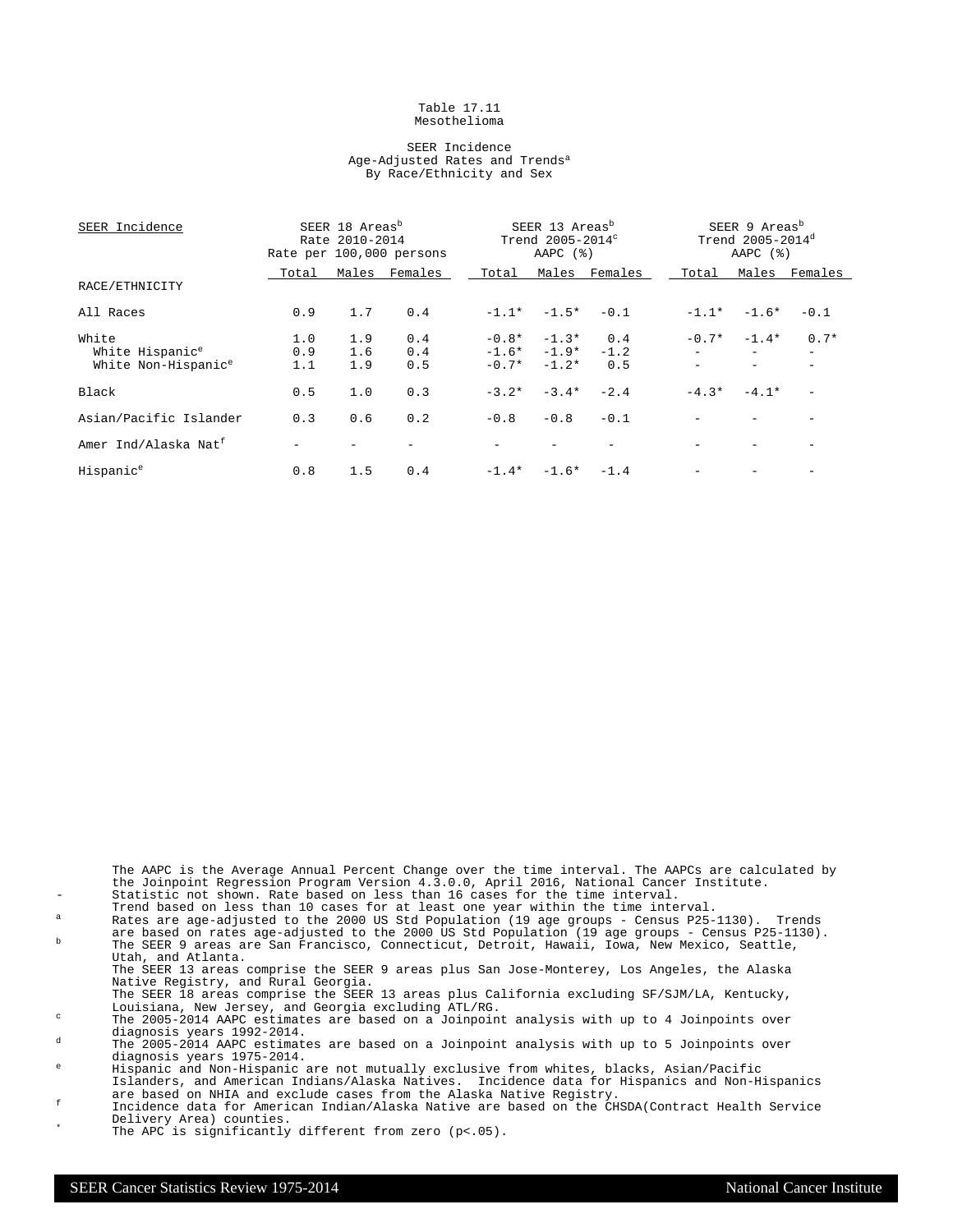## Mesothelioma

#### Age-Adjusted SEER Incidence Rates<sup>a</sup> By Registry, Race and Sex

|                                               | All Races                |                          |                          |                          | Whites                   |                          | Blacks                   |                          |                          |
|-----------------------------------------------|--------------------------|--------------------------|--------------------------|--------------------------|--------------------------|--------------------------|--------------------------|--------------------------|--------------------------|
|                                               | Total                    | Males                    | Females                  | Total                    | Males                    | Females                  | Total                    | Males                    | Females                  |
| SEER Incidence Rates <sup>a</sup> , 2010-2014 |                          |                          |                          |                          |                          |                          |                          |                          |                          |
| California                                    | 0.89                     | 1.55                     | 0.40                     | 1.02                     | 1.77                     | 0.46                     | 0.63                     | 1.23                     | $\overline{\phantom{m}}$ |
| Greater Bay Area                              | 0.93                     | 1.59                     | 0.47                     | 1.15                     | 1.98                     | 0.54                     | $\overline{\phantom{m}}$ | $\overline{\phantom{a}}$ | $\overline{\phantom{a}}$ |
| San Francisco-Oakland                         | 0.97                     | 1.61                     | 0.51                     | 1.22                     | 2.02                     | 0.64                     | $\overline{\phantom{m}}$ | $\overline{\phantom{a}}$ | $\overline{\phantom{a}}$ |
| San Jose-Monterey                             | 0.87                     | 1.55                     | 0.38                     | 1.04                     | 1.92                     | 0.37                     | $\overline{\phantom{m}}$ | $\overline{\phantom{a}}$ |                          |
| Los Angeles                                   | 0.75                     | 1.26                     | 0.38                     | 0.89                     | 1.48                     | 0.45                     | 0.56                     | 1.03                     | $\overline{\phantom{a}}$ |
| Greater California                            | 0.94                     | 1.67                     | 0.39                     | 1.04                     | 1.83                     | 0.44                     | 0.73                     | 1.52                     | $\overline{\phantom{a}}$ |
| Connecticut                                   | 1.01                     | 1.83                     | 0.44                     | 1.09                     | 1.95                     | 0.48                     | $-$                      | $\equiv$                 | $\overline{\phantom{m}}$ |
| Detroit                                       | 0.94                     | 1.77                     | 0.36                     | 1.10                     | 2.07                     | 0.39                     | 0.38                     | $ \,$                    | $\overline{\phantom{a}}$ |
| Georgia                                       | 0.61                     | 1.14                     | 0.22                     | 0.71                     | 1.31                     | 0.25                     | 0.29                     | 0.52                     | $\overline{\phantom{m}}$ |
| Atlanta                                       | 0.52                     | 1.02                     | $\overline{\phantom{a}}$ | 0.69                     | 1.24                     | $-$                      | $\overline{\phantom{a}}$ | $\overline{\phantom{a}}$ | $\overline{\phantom{m}}$ |
| Rural Georgia                                 | $\overline{\phantom{0}}$ | $\overline{\phantom{0}}$ | $\overline{\phantom{a}}$ | $\overline{\phantom{0}}$ | $\equiv$                 | $-$                      | $\overline{\phantom{m}}$ | $\overline{\phantom{a}}$ | $\overline{\phantom{0}}$ |
| Greater Georgia                               | 0.64                     | 1.17                     | 0.25                     | 0.71                     | 1.31                     | 0.25                     | 0.34                     | $\overline{\phantom{a}}$ | $\overline{\phantom{a}}$ |
| Hawaii                                        | 0.49                     | 0.94                     | $\overline{\phantom{a}}$ | 0.78                     | $\overline{\phantom{a}}$ | $\overline{\phantom{0}}$ | $\overline{\phantom{m}}$ | $\overline{\phantom{a}}$ | $\overline{\phantom{a}}$ |
| Iowa                                          | 0.89                     | 1.55                     | 0.41                     | 0.89                     | 1.58                     | 0.39                     | $\overline{\phantom{m}}$ | $\overline{\phantom{a}}$ | $\overline{\phantom{a}}$ |
| Kentucky                                      | 0.78                     | 1.38                     | 0.35                     | 0.81                     | 1.43                     | 0.36                     | $\overline{\phantom{a}}$ | $\overline{\phantom{a}}$ | $\overline{\phantom{a}}$ |
| Louisiana                                     | 1.32                     | 2.31                     | 0.63                     | 1.46                     | 2.52                     | 0.68                     | 0.93                     | 1.71                     | 0.48                     |
| New Jersey                                    | 1.20                     | 2.23                     | 0.48                     | 1.34                     | 2.47                     | 0.54                     | 0.53                     | 1.01                     | $\overline{\phantom{a}}$ |
| New Mexico                                    | 0.76                     | 1.35                     | 0.29                     | 0.80                     | 1.38                     | 0.33                     | $\overline{\phantom{m}}$ |                          | $\overline{\phantom{a}}$ |
| Seattle-Puget Sound                           | 1.35                     | 2.38                     | 0.57                     | 1.43                     | 2.50                     | 0.61                     | $\overline{\phantom{m}}$ | $\overline{\phantom{a}}$ | $\qquad \qquad -$        |
| Utah                                          | 0.79                     | 1.35                     | 0.32                     | 0.79                     | 1.36                     | 0.32                     | $\overline{\phantom{m}}$ | $\overline{\phantom{a}}$ | $\overline{\phantom{0}}$ |
| SEER 9 Areas <sup>b</sup>                     | 0.93                     | 1.66                     | 0.40                     | 1.05                     | 1.85                     | 0.46                     | 0.41                     | 0.72                     | 0.22                     |
| SEER 13 Areas <sup>b</sup>                    | 0.89                     | 1.56                     | 0.39                     | 1.02                     | 1.78                     | 0.45                     | 0.44                     | 0.78                     | 0.23                     |
| SEER 18 Areas <sup>b</sup>                    | 0.93                     | 1.67                     | 0.40                     | 1.05                     | 1.85                     | 0.45                     | 0.53                     | 0.98                     | 0.26                     |

a Rates are per 100,000 and are age-adjusted to the 2000 US Std Population (19 age groups - Census P25-1130)

b The SEER 9 areas are San Francisco, Connecticut, Detroit, Hawaii, Iowa, New Mexico, Seattle, Utah and Atlanta. The SEER 13 areas comprise the SEER 9 areas plus San Jose-Monterey, Los Angeles, the Alaska Native Registry and Rural Georgia. The SEER 18 areas comprise the SEER 13 areas plus California excluding SF/SJM/LA, Kentucky, Louisiana, New Jersey and Georgia excluding ATL/RG.

Statistic not shown. Rate based on less than 16 cases for the time interval.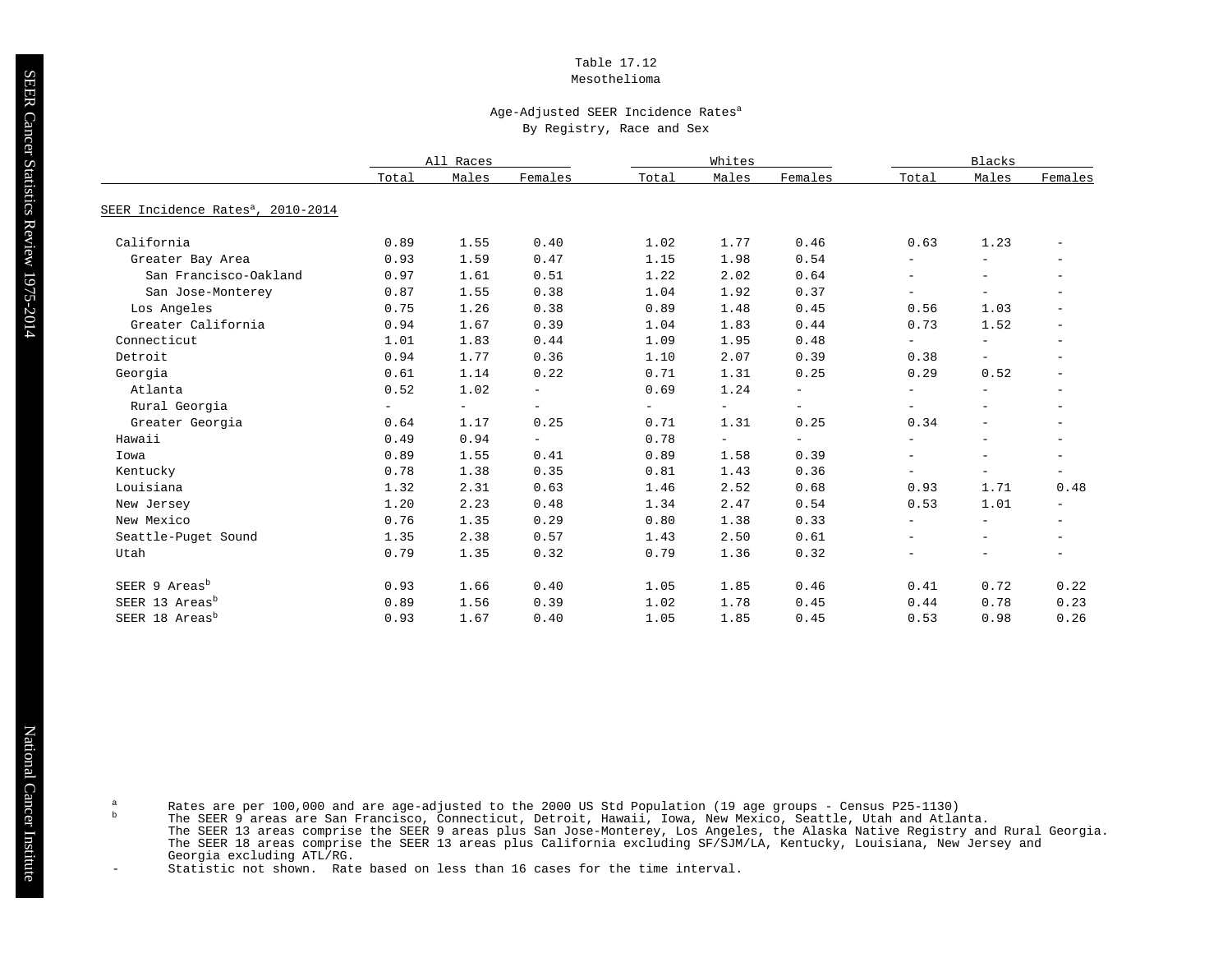#### Table 17.13 Mesothelioma

#### Estimated United States Cancer Prevalence Counts<sup>a</sup> on January 1, 2014 By Race/Ethnicity, Sex and Years Since Diagnosis

WARNING: The Prevalence Estimates presented on this page utilize a different tumor selection criteria from previous CSR releases and are NOT directly comparable to estimates from previous CSR releases.

Please see the Prevalence Comparison Chapter of this CSR for more information.

| Years Since Diagnosis                      |                                       | $0$ to $< 5$            | $5$ to $< 10$     | 10<br>$15$<br>to  | < 20<br>15 to    | 20<br>to $<$ 25  | $25$ to $< 30$    | $0$ to $<$ 22 $^{\circ}$ | $0$ to $<$ 39 <sup>e</sup> | $>=399$ | Complete <sup>h</sup> |
|--------------------------------------------|---------------------------------------|-------------------------|-------------------|-------------------|------------------|------------------|-------------------|--------------------------|----------------------------|---------|-----------------------|
| Race<br>All Races <sup>b</sup>             | Sex<br>Both Sexes<br>Males<br>Females | 4,083<br>2,873<br>1,210 | 717<br>377<br>340 | 346<br>153<br>193 | 281<br>81<br>200 | 162<br>48<br>114 | 153<br>37<br>116  | 5,564<br>3,518<br>2,046  | 5,903<br>3,628<br>2,275    |         |                       |
| White <sup>b</sup>                         | Both Sexes<br>Males<br>Females        | 3,858<br>2,723<br>1,135 | 700<br>377<br>323 | 267<br>125<br>142 | 246<br>70<br>176 | 147<br>45<br>102 | 153<br>37<br>116  | 5,193<br>3,328<br>1,865  | 5,492<br>3,410<br>2,082    |         |                       |
| Black <sup>b</sup>                         | Both Sexes<br>Males<br>Females        | 134<br>73<br>61         | 12                | 47<br>24<br>23    | 24<br>12<br>12   | 12<br>12         |                   | 229<br>109<br>120        | 265<br>133<br>132          |         |                       |
| Asian/<br>Pacific<br>Islander <sup>c</sup> | Both Sexes<br>Males<br>Females        | 52<br>38<br>14          |                   | 17<br>10          |                  |                  | $+$<br>$+$<br>$+$ | 81<br>53<br>28           |                            |         |                       |
| Hispanic <sup>d</sup>                      | Both Sexes<br>Males<br>Females        | 282<br>196<br>86        | 70<br>17<br>53    | 42<br>25<br>17    | 26<br>21         |                  | $+$<br>$+$<br>$+$ | 419<br>259<br>160        |                            |         |                       |

Estimated prevalence percent<sup>a</sup> on January 1, 2014, of the SEER<sup>c</sup> population diagnosed in the previous 22 years By Age at Prevalence, Race/Ethnicity and Sex

|                        |               | Age Specific (Crude)  |                          |                          |                          |                       |                          |                          |                       |                          | Age-Adjusted <sup>t</sup> |                       |
|------------------------|---------------|-----------------------|--------------------------|--------------------------|--------------------------|-----------------------|--------------------------|--------------------------|-----------------------|--------------------------|---------------------------|-----------------------|
| Age at Prevalence      |               | All Ages              | $0 - 9$                  | $10 - 19$                | $20 - 29$                | $30 - 39$             | $40 - 49$                | $50 - 59$                | $60 - 69$             | $70 - 79$                | $80+$                     | All Ages              |
| Race                   | Sex           |                       |                          |                          |                          |                       |                          |                          |                       |                          |                           |                       |
| All Races <sup>c</sup> | Both<br>Sexes | 0.0015%               | $\overline{\phantom{m}}$ |                          | $-$                      | 0.00038               | 0.0008                   | $0.0016$ <sup>8</sup>    | 0.00378               | 0.0079%                  | 0.0094%                   | $0.0014$ %            |
|                        | Males         | 0.0019%               | $\overline{\phantom{m}}$ | $\overline{\phantom{m}}$ | $\qquad \qquad -$        | -                     | $0.0006$ <sup>8</sup>    | 0.0015%                  | 0.0051%               | 0.0125%                  | 0.0186%                   | $0.0020$ $8$          |
|                        | Females       | $0.0011$ %            | $\overline{\phantom{m}}$ |                          | $-$                      | $0.0004$ $%$          | $0.0009$ <sup>8</sup>    | $0.0016$ <sup>8</sup>    | 0.0024%               | $0.0042$ $%$             | $0.0038$ <sup>*</sup>     | $0.0010$ $8$          |
| White <sup>c</sup>     | Both Sexes    | 0.0018%               | $\overline{\phantom{m}}$ |                          | $\qquad \qquad -$        | $0.0003$ <sup>8</sup> | $0.0010$ $8$             | 0.0019%                  | $0.0044$ $%$          | $0.0092$ $%$             | 0.0105%                   | 0.0017%               |
|                        | Males         | $0.0023$ <sup>8</sup> | $\qquad \qquad -$        |                          | $-$                      |                       | 0.0008                   | 0.0019%                  | 0.0059%               | 0.0146%                  | $0.0202$ $%$              | $0.0024$ $8$          |
|                        | Females       | 0.0013%               | $\overline{\phantom{m}}$ | $\overline{\phantom{m}}$ | -                        | $0.0004$ %            | $0.0012$ $8$             | $0.0019$ <sup>8</sup>    | $0.0030$ <sup>8</sup> | $0.0046$ <sup>8</sup>    | $0.0046$ $%$              | $0.0011$ %            |
| Black <sup>c</sup>     | Both Sexes    | 0.0005%               | $\overline{\phantom{a}}$ |                          | -                        | -                     | $-$                      | 0.0008                   | $0.0012$ $%$          | $0.0036$ <sup>8</sup>    | 0.0057%                   | 0.0006%               |
|                        | Males         | 0.0005%               | $\overline{\phantom{a}}$ |                          | -                        | -                     | $\overline{\phantom{0}}$ |                          | $\qquad \qquad$       |                          |                           | 0.0008                |
|                        | Females       | $0.0005$ <sup>8</sup> | $\qquad \qquad -$        |                          | -                        | -                     | $-$                      | $\overline{\phantom{0}}$ | $-$                   | $0.0044$ $%$             | -                         | $0.0006$ <sup>8</sup> |
| Asian/                 | Both Sexes    | 0.0005%               | $\overline{\phantom{a}}$ |                          | -                        | -                     | $\overline{\phantom{0}}$ | $\overline{\phantom{0}}$ | $0.0011$ %            | $0.0026$ <sup>8</sup>    | 0.0050%                   | 0.0005%               |
| Pacific                | Males         | $0.0007$ $%$          | $\overline{\phantom{a}}$ |                          | -                        | -                     | $\overline{\phantom{0}}$ | $\overline{\phantom{0}}$ | $0.0024$ $%$          | 0.0038                   | $0.0132$ $%$              | 0.0008                |
| Islander <sup>c</sup>  | Females       | $0.0003$ <sup>8</sup> | $\overline{\phantom{m}}$ |                          | $\overline{\phantom{0}}$ | -                     | $\overline{\phantom{0}}$ |                          | $\qquad \qquad$       | $\overline{\phantom{0}}$ | $\qquad \qquad$           | 0.00038               |
| Hispanic <sup>d</sup>  | Both Sexes    | 0.0008                | $\overline{\phantom{a}}$ |                          | -                        | -                     | $0.0007$ $8$             | $0.0021$ $8$             | 0.00338               | 0.0055%                  | 0.0080%                   | $0.0012$ $%$          |
|                        | Males         | $0.0010$ $8$          | $\qquad \qquad -$        | $\overline{\phantom{m}}$ | $-$                      | -                     | $-$                      | $0.0022$ $8$             | $0.0052$ $%$          | $0.0090$ <sup>8</sup>    | 0.0178%                   | 0.0019%               |
|                        | Females       | $0.0006$ <sup>8</sup> | $\overline{\phantom{0}}$ |                          | -                        | -                     | 0.0008                   | 0.00198                  | 0.0017%               |                          | $\qquad \qquad$           | 0.0008                |

US 2014 cancer prevalence counts are based on 2014 cancer prevalence proportions from the SEER registries and 1/1/2014<br>US population estimates based on the average of 2013 and 2014 population estimates from the US Bureau o

b c d<br>
Statistics based on (b) SEER 9 Areas (c) SEER 13 Areas excluding the Alaska Native Registry<br>
(d) NHIA for Hispanic for SEER 13 Areas excluding the Alaska Native Registry.<br>
Maximum limited-duration prevalence: 39 yea was approximated using empirical data from historical Connecticut tumor registry. - Statistic not shown. Statistic based on fewer than 5 cases estimated alive in SEER for the time interval.

+ Not available.